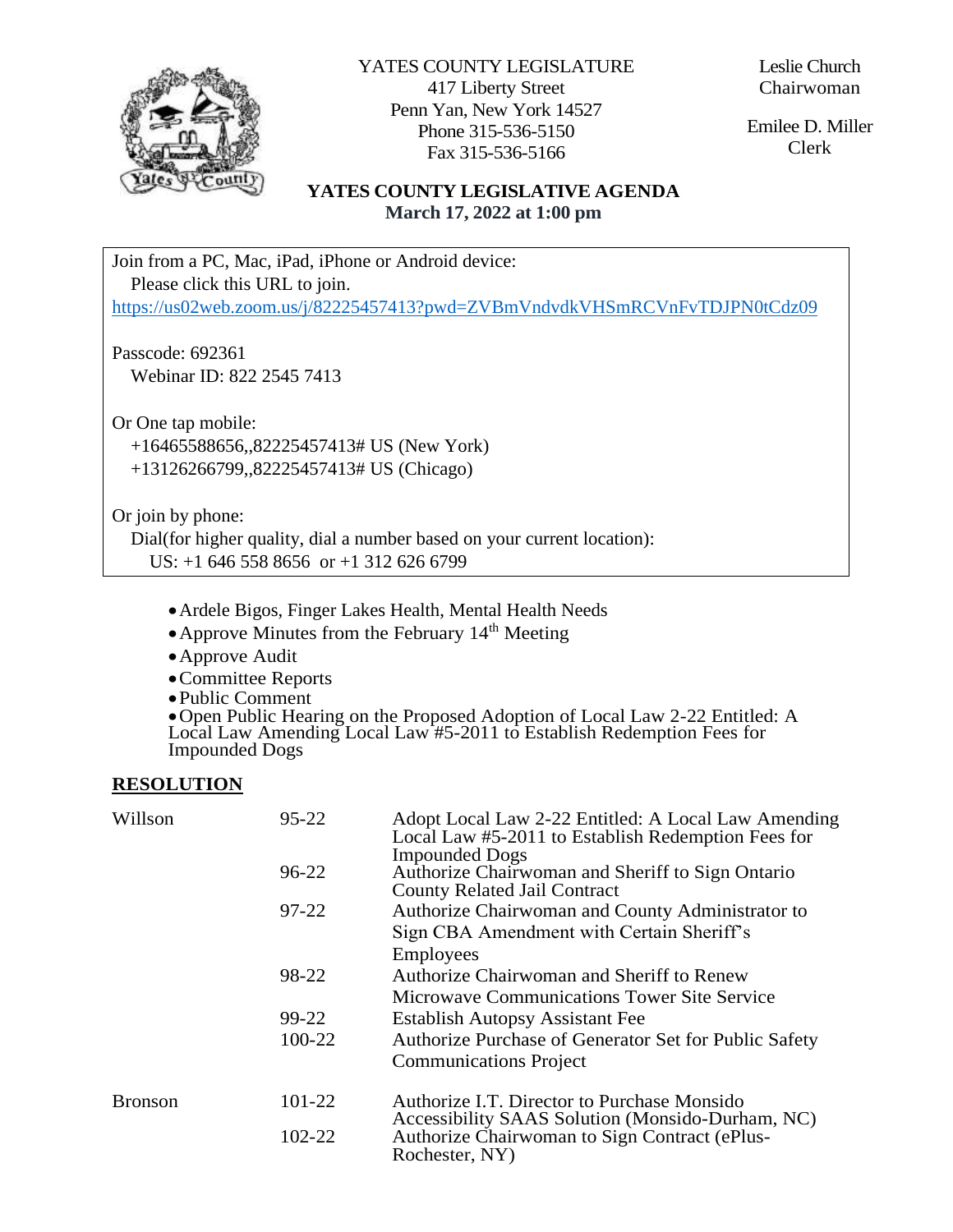|         | 103-22<br>104-22<br>105-22<br>106-22<br>107-22<br>108-22 | File County Officers Annual Reports with Clerk of<br>Legislature<br>Authorize Highway Superintendent to Fill Position<br><b>Authorize Building Maintenance Supervisor to Fill</b><br><b>Cleaner Position</b><br>Authorize Sheriff and Director of Public Health to<br>Create and Fill Shared Part-Time Physician Position<br>Authorize Commissioner of Social Services to Fill<br>Director of Income Maintenance/Child Support Position<br>Authorize Commissioner of Social Services to Create<br>and Fill Caseworker Position |
|---------|----------------------------------------------------------|--------------------------------------------------------------------------------------------------------------------------------------------------------------------------------------------------------------------------------------------------------------------------------------------------------------------------------------------------------------------------------------------------------------------------------------------------------------------------------------------------------------------------------|
| Chilson | 109-22                                                   | Amendment to Resolution No. 410-21 (Richard Hoyt,<br>PhD)                                                                                                                                                                                                                                                                                                                                                                                                                                                                      |
|         | 110-22                                                   | Appoint Member to the Yates County Community<br>Services Board and the Mental Health Subcommittee<br>(Andrea L. Paul)                                                                                                                                                                                                                                                                                                                                                                                                          |
|         | 111-22                                                   | Appoint Member to the Yates County Community<br>Services Board and the Mental Health Subcommittee<br>(Catherine Lovejoy)                                                                                                                                                                                                                                                                                                                                                                                                       |
|         | 112-22<br>113-22                                         | Amend Resolution 65-22 (Lifeguard Services)<br>Proclaiming March 29 <sup>th</sup> as Vietnam Veterans Day in<br><b>Yates County</b>                                                                                                                                                                                                                                                                                                                                                                                            |
|         | 114-22                                                   | Authorize Chairwoman to Execute the Statewide<br>Expansion of Hurrell-Harrington Non-Competitive Grant<br>(CSTWIDEHH53) and Any Contract Extentions Relating<br>to the Statewide Expansion of Hurrell-Harrington Non-<br>Competitive Grant (CSTWIDEHH53)                                                                                                                                                                                                                                                                       |
| Banach  | 115-22                                                   | Authorize Legislature Chairwoman to Sign County to<br>Town Intermunicipal Aid Agreements                                                                                                                                                                                                                                                                                                                                                                                                                                       |
|         | 116-22                                                   | Authorize Chairwoman of the Legislature and Public<br>Works Committee to Enter into a Contingent Agreement<br>for the Purchase of Three (3) Parcels of Real Property<br>Located in the Town of Benton, County of Yates, State<br>of New York                                                                                                                                                                                                                                                                                   |
| Paddock | 117-22                                                   | Acceptable Training for the County Planning Board,<br>Town & Village Planning Boards, and Town & Village<br>Zoning Board of Appeals Members                                                                                                                                                                                                                                                                                                                                                                                    |
|         | 118-22                                                   | Natural and Recreational Resources Protection Grant-<br>Selection of Grant Awardees and Funding Amounts for<br>2022                                                                                                                                                                                                                                                                                                                                                                                                            |
|         | 119-22                                                   | Reappoint Members to the Yates County Planning Board<br>(Jamie Sisson, Town of Jerusalem) (Edward Carman,<br>Town of Middlesex) (Chandra Gilman, Town of<br>Rushville) (Paul Danielson, Town of Barrington) (Steve<br>Hullings, Town of Benton) (Larry Strickland, At-Large)                                                                                                                                                                                                                                                   |
|         | 120-22                                                   | 2022 Budget Transfers                                                                                                                                                                                                                                                                                                                                                                                                                                                                                                          |
|         | 121-22                                                   | Appropriate Additional Gifted/Donated Aid (Veterans<br>Services)                                                                                                                                                                                                                                                                                                                                                                                                                                                               |
|         | 122-22                                                   | Amending Resolution #81-2022 (Appropriate Carryover<br>of ERAP State Aid)                                                                                                                                                                                                                                                                                                                                                                                                                                                      |
|         | 123-22                                                   | Authorize Chairwoman to Sign Contract with Double M<br>Fence                                                                                                                                                                                                                                                                                                                                                                                                                                                                   |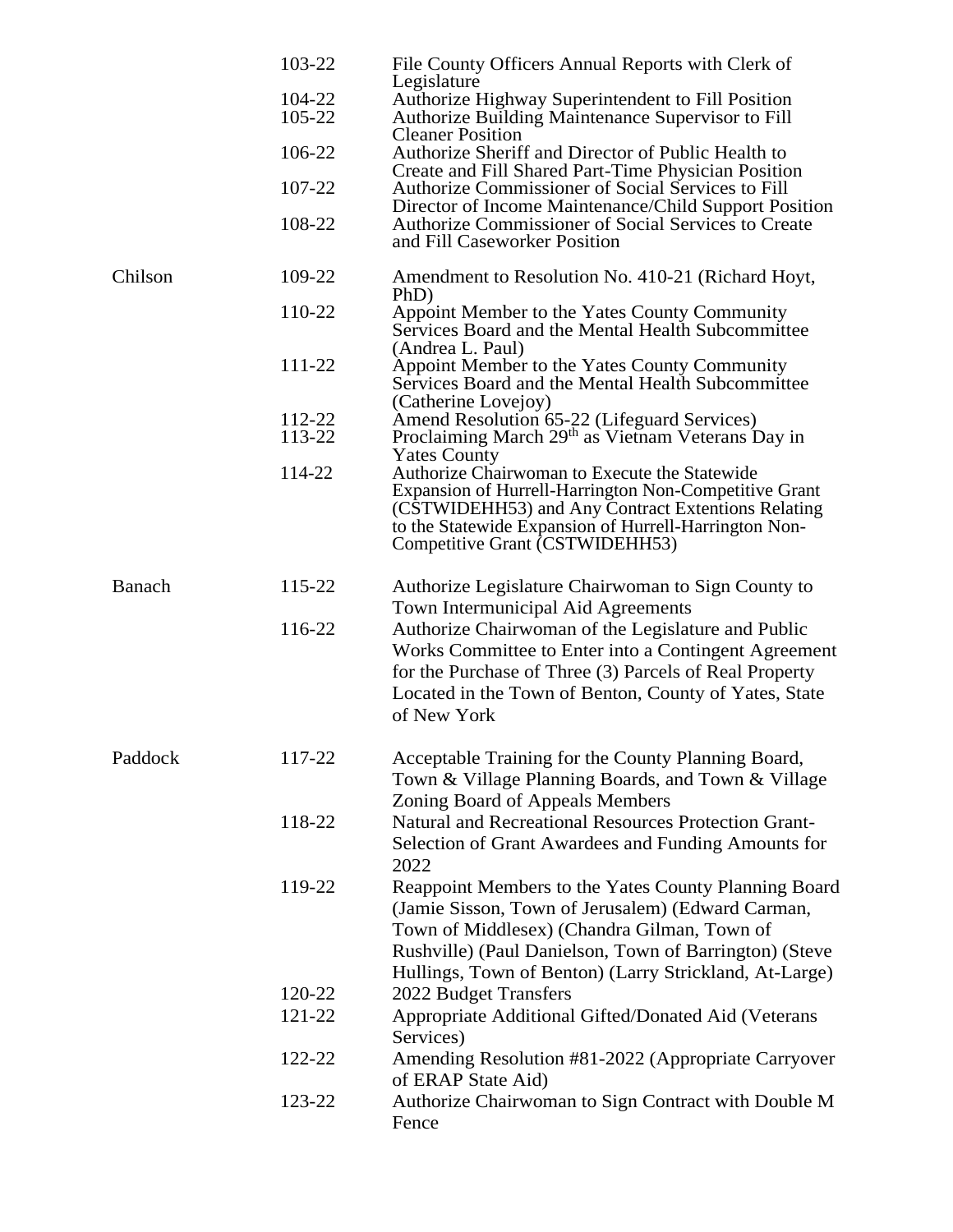- 124-22 Authorize Chairwoman to Execute NYSDOT Aviation Project Funding Agreement and Related Documents Project: Purchase of 2 Fuel Trucks for Fueling Aircrafts 2021 AIR'99 Grant, Project Identification Number 6906.89 125-22 Authorize Chair to Enter into a Contract Amendment
	- with Longs' Cards and Books, Inc. Concerning the Provision of General Office Supplies

Executive Session if needed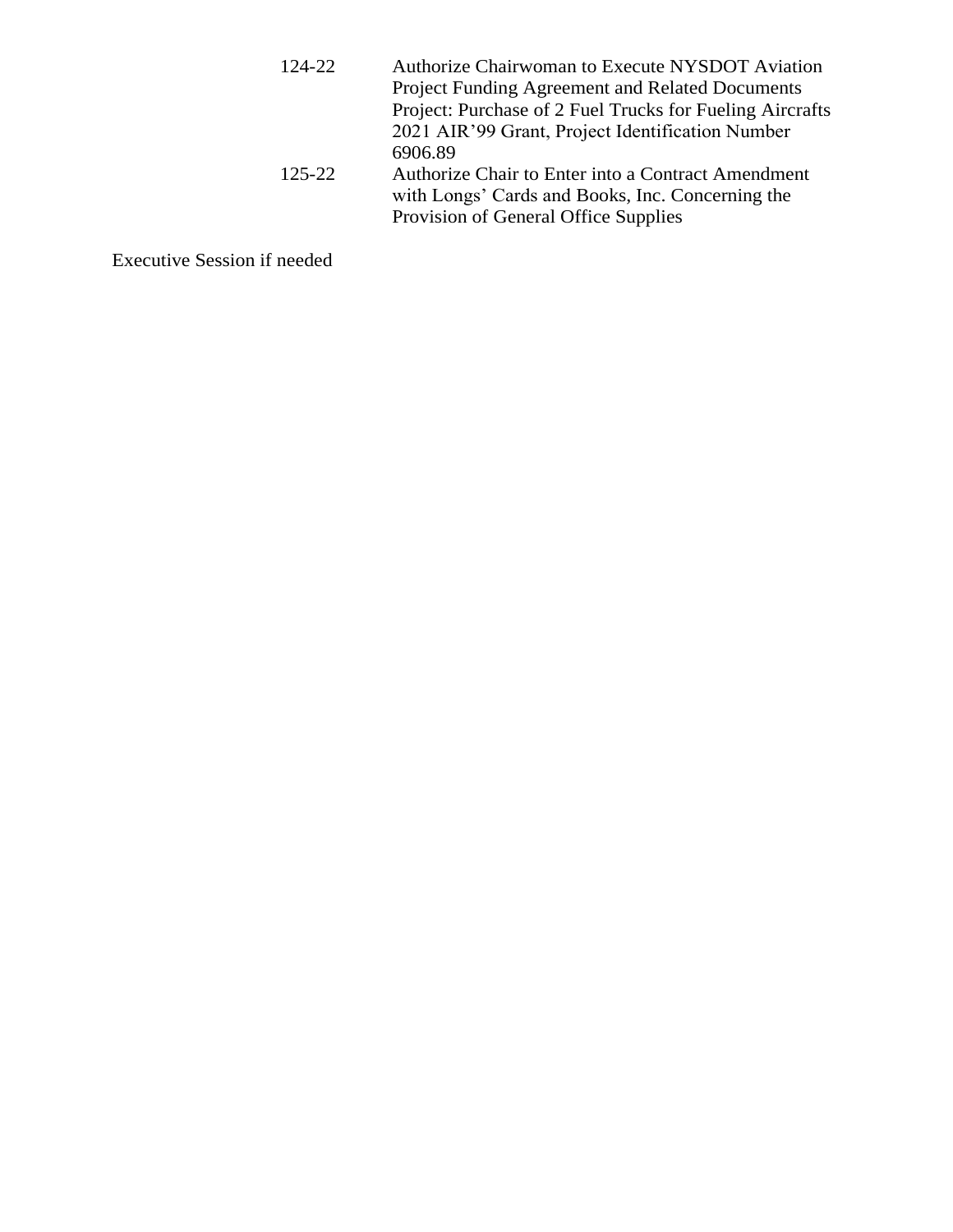### **ADOPT LOCAL LAW 2-22 ENTITLED: A LOCAL LAW AMENDING LOCAL LAW #5-2011 TO ESTABLISH REDEMPTION FEES FOR IMPOUNDED DOGS**

WHEREAS, proposed Local Law 2-22 entitled "A Local Law Amending Local Law #5- 2011 to Establish Redemption Fees for Impounded Dogs" was introduced at the February 8, 2022 Legislative meeting; and

WHEREAS, a Public Hearing was duly held on March 17, 2022;

NOW, THEREFORE, BE IT RESOLVED, that proposed Local Law 2-22 entitled "A Local Law Amending Local Law #5-2011 to Establish Redemption Fees for Impounded Dogs" is hereby adopted; and be it further

RESOLVED, that a copy of this resolution be given to the County Attorney and the New York State Department of State.

|                                                                  | NEW YORK STATE DEPARTMENT OF STATE             |  |
|------------------------------------------------------------------|------------------------------------------------|--|
| <b>Local Law Filing</b>                                          | <b>162 WASHINGTON AVENUE, ALBANY, NY 12231</b> |  |
| (Use this form to file a local law with the Secretary of State.) |                                                |  |

Text of law should be given as amended. Do not include matter being eliminated and do not use italics or underling to indicate new matter.

# **LOCAL LAW 2-22 ENTITLED: A LOCAL LAW AMENDING LOCAL LAW #5-2011 TO ESTABLISH REDEMPTION FEES FOR IMPOUNDED DOGS**

## **Be it enacted by the Legislature of the**

**County City of** Yates\_ **as follows: Town Village** 

#### **Section 1. DECLARATION OF INTENT**

This law shall be consistent with all applicable definitions in the New York State Agriculture and Markets Law and the local municipality's redemption schedule authority as defined in Section 117 of said Agriculture and Markets Law.

## **Section 2. REDEMPTION FEE**

There is established a flat \$25 (twenty-five dollar) redemption fee for each and every dog impoundment regardless of frequency

**There shall be established a flat \$10 (ten dollar) fee for each additional twenty-four hour period or part thereof as part of the redemption.**

**Section 3. EFFECTIVE DATE**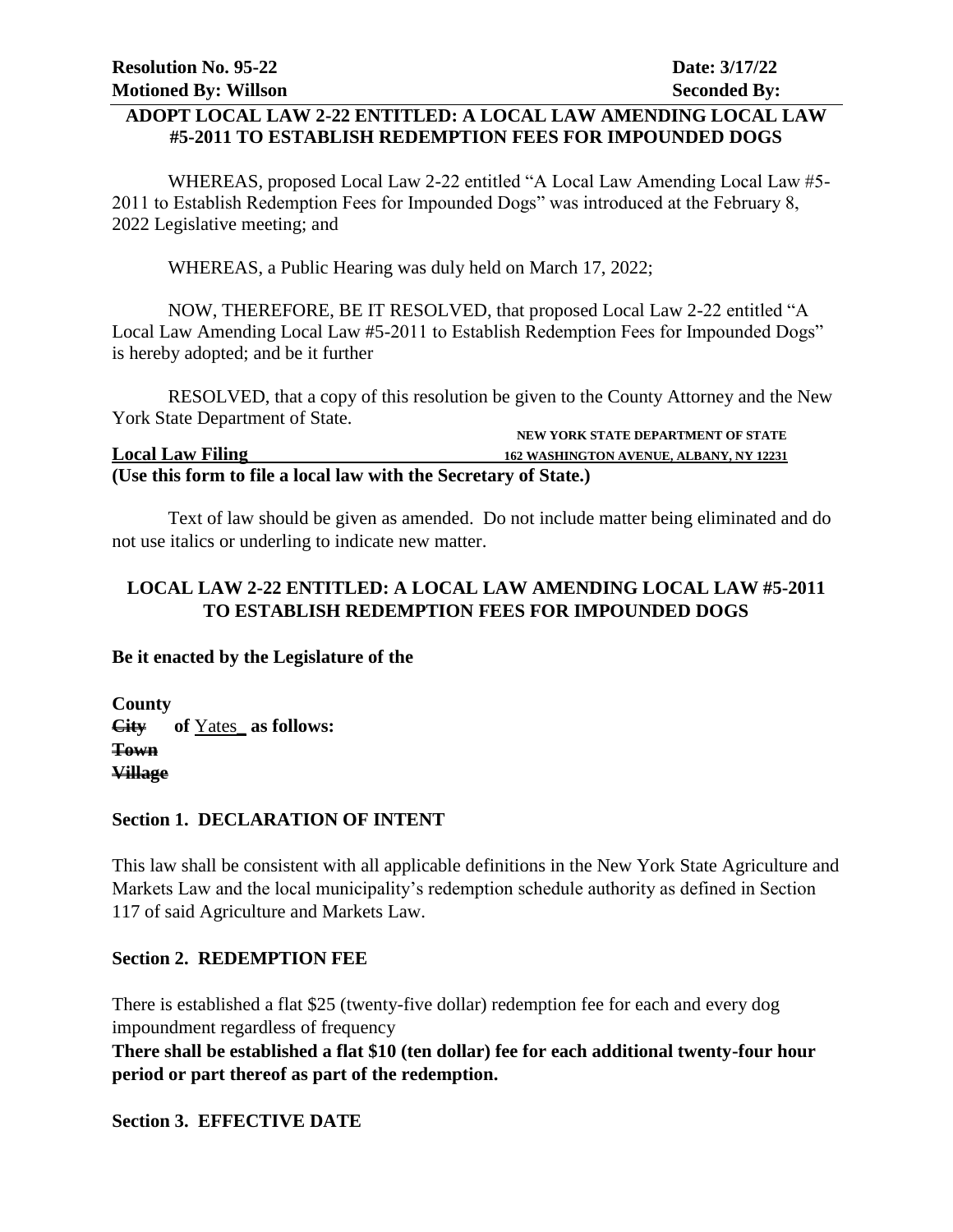This local law shall take effect thirty days after the filing in the office of the Secretary of State pursuant to Section 27 of the Municipal Home Rule Law.

| <b>Resolution No. 96-22</b>                     | Date: 3/17/22       |  |
|-------------------------------------------------|---------------------|--|
| <b>Motioned By: Willson</b>                     | <b>Seconded By:</b> |  |
| <b>AUTHORIZE CHAIRWOMAN AND SHERIFF TO SIGN</b> |                     |  |

# **ONTARIO COUNTY RELATED JAIL CONTRACTS**

WHEREAS, at times the situation may arise for Ontario County Jails need to house inmates temporarily at the Yates County Jail at a cost of \$85 a day;

NOW, THEREFORE, BE IT RESOLVED, that upon the approval of the County Attorney that the Chairwoman and the Sheriff are authorized to digitally execute a business and an inmate housing agreement effective 1/1/2022 thru 12/31/2023; and be it further

RESOLVED, that a copy of this resolution be provided the Sheriff, the Legislative Clerk, Budget Officer, Director of Finance, and the Treasurer.

| <b>Resolution No. 97-22</b>                            | Date: 3/17/22       |
|--------------------------------------------------------|---------------------|
| <b>Motioned By: Willson</b>                            | <b>Seconded By:</b> |
| <b>AUTHORIZE CHAIRWOMAN AND COUNTY ADMINISTRATOR</b>   |                     |
| TO SIGN CBA AMENDMENT WITH CERTAIN SHERIFF'S EMPLOYEES |                     |

WHEREAS, at the Sheriff's request a bargaining session was held with Council 82 Labor Representative, the Presidents of Local Units #086 and #9010 to discussion amending Article 23 of both collective bargaining agreements from "Miscellaneous" to "Drug and Alcohol Testing" with Sheriff's implementation recommendations; and

WHEREAS, that session took place on February 11, 2022 at the Public Safety Building, and an agreement was resolved;

NOW, THEREFORE, BE IT RESOLVED, the amendment to the Unit #086 and Unit #9010 Article 23 language that the Chairwoman and the County Administrator may execute the policy change along with the Sheriff; and be it further

RESOLVED, that a copy of this resolution be provided the Sheriff, County Administrator, Personnel Officer, and the representatives of Council 82, and Presidents of local #086 and Local #9010.

| <b>Resolution No. 98-22</b>                        | Date: 3/17/22       |
|----------------------------------------------------|---------------------|
| <b>Motioned By: Willson</b>                        | <b>Seconded By:</b> |
| <b>AUTHORIZE CHAIRWOMAN AND SHERIFF TO RENEW</b>   |                     |
| <b>MICROWAVE COMMUNICATIONS TOWER SITE SERVICE</b> |                     |

NOW, THEREFORE, BE IT RESOLVED, that the Chairwoman and Sheriff upon the approval of the County Attorney is authorized to renew the microwave services agreement for repair services and preventative maintenance at tower sites with Motorola Solutions, Inc. a NYS OGS #PT68722 vendor for microwave communication service as designated by Motorola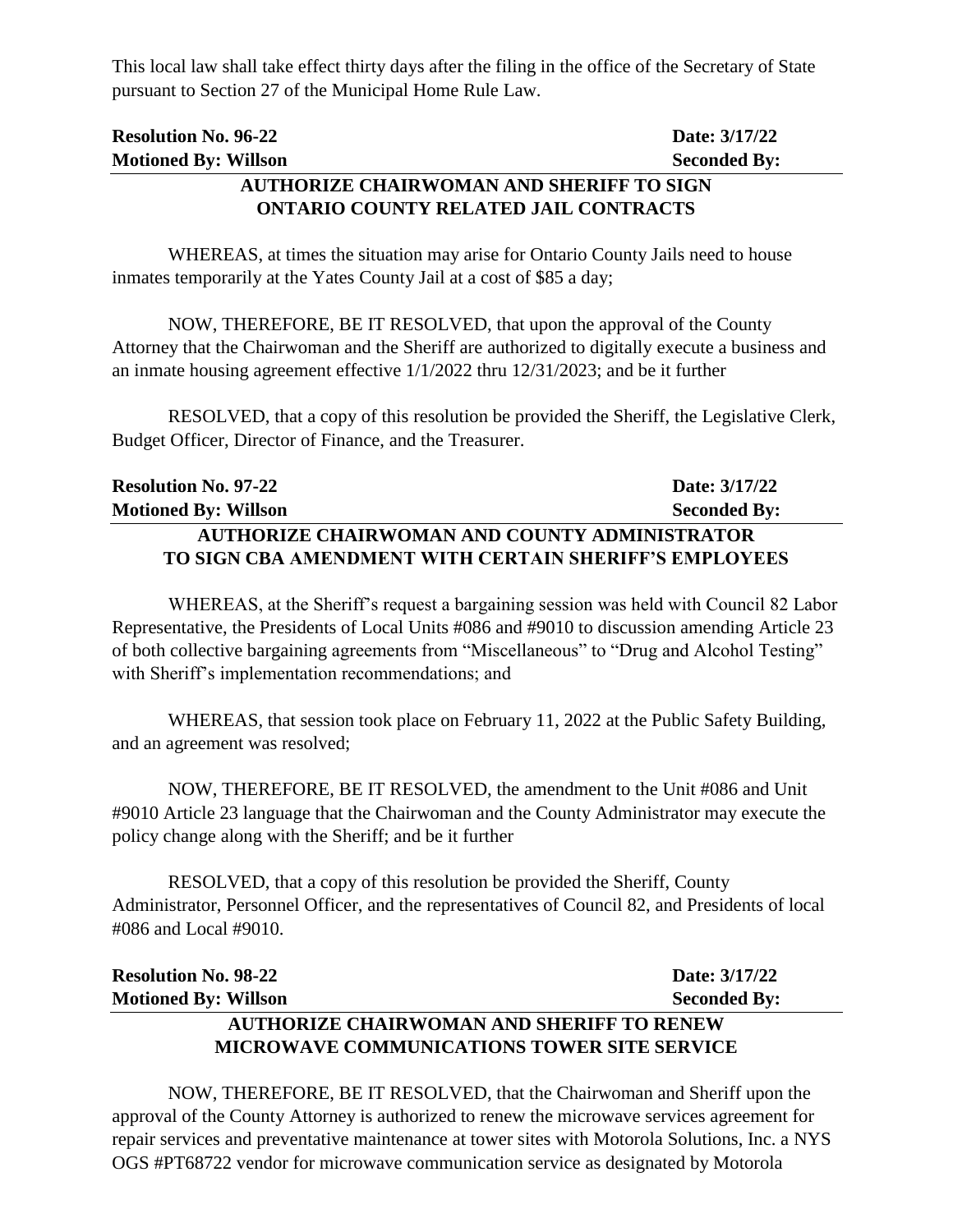Solutions as their Field Services Unit from 3/5/2022 thru 3/4/2023 year at \$61,464; and be it further

RESOLVED that Motorola Solutions Inc. via its Field Services Unit is the provider for microwave tower site radio maintenance, etc. for the County of Yates with the understanding that the year 2022 is unique as the county is upgrading its public safety communications equipment related to this contract, and that said agreement can end with thirty days notification, if or when applicable; and be it further

RESOLVED, that the Treasurer is authorized to make said payment forthwith; and be it further

RESOLVED, that a copy of this be provided the Sheriff, Treasurer, Budget Officer, Director of Finance, and Communications Upgrade Committee Chair Legislator Paddock.

|                             | ROBLDI IOII A HRODOV A OCIOBAND REB |                     |
|-----------------------------|-------------------------------------|---------------------|
| <b>Motioned By: Willson</b> |                                     | <b>Seconded By:</b> |
| <b>Resolution No. 99-22</b> |                                     | Date: 3/17/22       |

### **ESTABLISH AUTOPSY ASSISTANT FEE**

NOW, THEREFORE, BE IT RESOLVED, that the pathology professional assistant (Diener) fee to aid the pathologist in performing of an autopsy is hereto Two Hundred dollars (\$200.00) per case; and be it further

 RESOLVED, that copies of this resolution be provided the Sheriff who administrates Coroners' budget, each elected County Coroner, the Budget Officer, Director of Finance, and Treasurer.

| <b>Resolution No. 100-22</b>                                 | Date: 3/17/22       |
|--------------------------------------------------------------|---------------------|
| <b>Motioned By: Willson</b>                                  | <b>Seconded By:</b> |
| <b>AUTHORIZE PURCHASE OF GENERATOR SET FOR PUBLIC SAFETY</b> |                     |
| <b>COMMUNCATIONS PROJECT</b>                                 |                     |

WHEREAS, a specification was generated and quotes were solicited for a standby (backup) generator set for a new tower site as part of the Yates County Public Safety Communications Project; and

| <b>Description</b>                                   | <b>Finger Lakes</b><br><b>Power Systems</b> | <b>Integrated</b><br><b>Power Systems</b><br><b>International</b> | <b>Commercial</b><br><b>Power Systems</b> | <b>Stark</b><br>Equipment |
|------------------------------------------------------|---------------------------------------------|-------------------------------------------------------------------|-------------------------------------------|---------------------------|
| Generator                                            | \$19,100.00                                 | \$24,177.60                                                       | \$27,045.00                               | \$22,350.00               |
| Delivery (weeks)                                     | $12 - 14$                                   | 26                                                                | 21                                        | $23 - 25$                 |
| <b>Optional Preventive</b><br>Maintenance (annually) | \$595.00                                    | \$1,888.00                                                        | \$1,190.00                                | \$1,850.00                |
| <b>Generator Set</b><br>Manufacturer                 | Generac                                     | Kohler                                                            | Kohler                                    | Generac                   |
| kW Rating                                            | 35                                          | 36                                                                | 36                                        | 35                        |

WHEREAS, quotes received were as follows: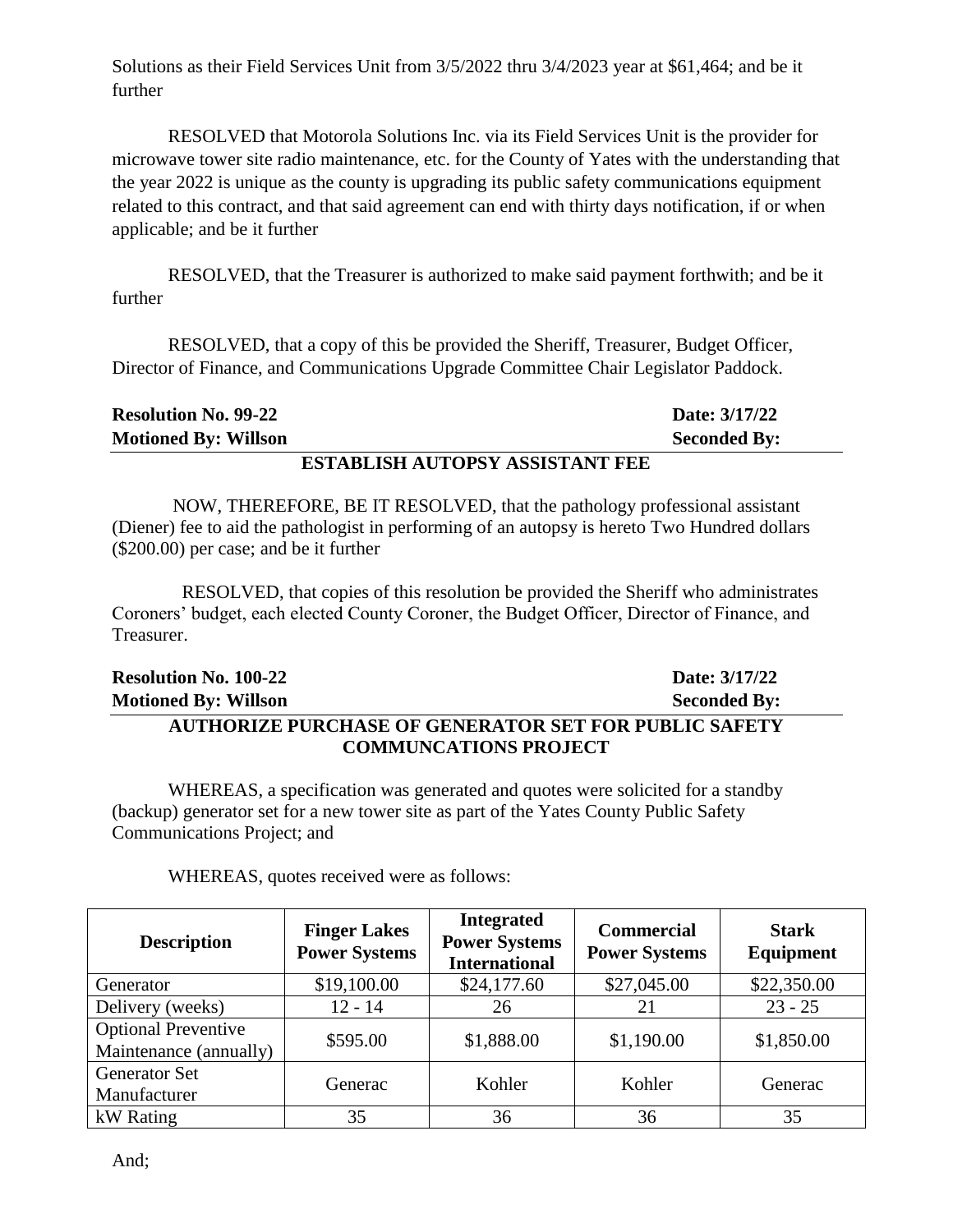WHEREAS, the apparent low quote is from Finger Lakes Power Systems of Penn Yan, NY; and

WHEREAS, the County's project consultant, C & S Engineers, has reviewed the quotes and finds the proposed generator set meets specifications;

NOW, THEREFORE, BE IT RESOLVED, that the Sheriff is authorized to issue a purchase order to Finger Lakes Power Systems for a generator set to be used as part of the Public Safety Communications Project; and be it further

RESOLVED, that total price shall not exceed \$19,100.00; and be it further

RESOLVED, that copies of this resolution be furnished to the Yates County Sheriff, Director of Finance, Treasurer, Budget Officer, C & S Engineers and all that submitted quotes.

# **Resolution No. 101-22 Date: 3/17/22 Motioned By: Bronson Seconded By: AUTHORIZE I.T. DIRECTOR TO PURCHASE MONSIDO ACCESSIBILITY SAAS SOLUTION (Monsido – Durham, NC)**

WHEREAS, I.T. has identified a solution to monitor and repair issues with the Yates County website additionally correcting any ADA related issues; and

WHEREAS, I.T. has vetted a solution and recommends moving forward with the purchase of an annual subscription to the Monsido's Accessibility SaaS Solution at a cost of \$4300.00/year;

NOW, THEREFORE, BE IT RESOLVED, that the Director of I.T. is authorized to purchase the subscription to the Monsido Accessibility SaaS Solution at a cost of \$4300.00/year; and be it further

RESOLVED, that a copy of this resolution be given to the I.T. Director, the Budget Officer, Treasurer, and the Director of Finance.

| <b>Resolution No. 102-22</b>                 | Date: 3/17/22       |
|----------------------------------------------|---------------------|
| <b>Motioned By: Bronson</b>                  | <b>Seconded By:</b> |
| <b>AUTHORIZE CHAIRWOMAN TO SIGN CONTRACT</b> |                     |
| (ePlus - Rochester, NY)                      |                     |

BE IT RESOLVED, that the Chairwoman of the Legislature, after review by the County Attorney, is hereby authorized to sign a contract with ePlus of Rochester, NY for Professional Services to make configuration changes and upgrades to our production Cisco CUCM phone system at a cost not to exceed 5,000.00; and be it further

RESOLVED, that a copy of this resolution be given to ePlus and to the I.T. Director.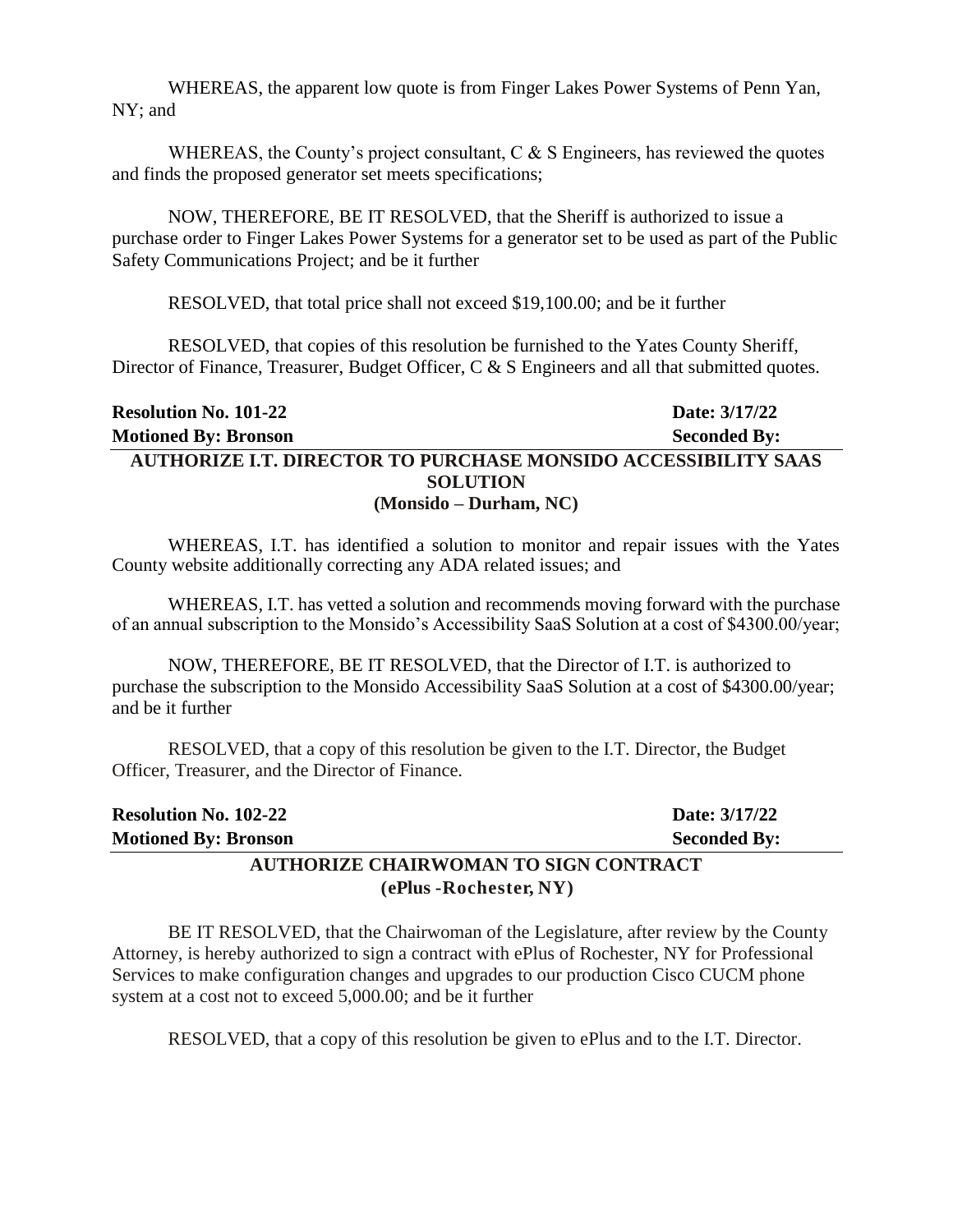#### **FILE COUNTY OFFICERS ANNUAL REPORTS WITH CLERK OF LEGISLATURE**

RESOLVED, that all County Officers' reports be filed with the Clerk of the Legislature by April 1, 2022 and that said copies will be in the form of **electronic and hard copy**; and be it further

RESOLVED, that copies of this resolution be forwarded to all County Departments.

| , thetta $\alpha$ to the title $\alpha$ then $\beta$ , the $\alpha$ from the structure of the field $\alpha$ that $\alpha$ $\beta$ $\gamma$ is $\alpha$ |                     |
|---------------------------------------------------------------------------------------------------------------------------------------------------------|---------------------|
| <b>Motioned By: Bronson</b>                                                                                                                             | <b>Seconded By:</b> |
| <b>Resolution No. 104-22</b>                                                                                                                            | Date: 3/17/22       |

#### **AUTHORIZE HIGHWAY SUPERINTENDENT TO FILL POSITION**

WHEREAS, a Motor Equipment Operator position will become vacant on effective March 18, 2022 as a result of a resignation; and

WHEREAS, the Highway Superintendent through the vacancy review process has identified the continued need for the position and is requesting the vacancy be filled with the most appropriate title based on the candidates qualifications; and

WHEREAS, the estimated annual cost to fill the Motor Equipment Operator position, including fringe, is \$53,119 to \$77,047, depending on health insurance; and

WHEREAS, the estimated annual cost to fill the Motor Equipment Operator Trainee position, including fringe, is \$48,101 to \$72,030, depending on health insurance;

NOW, THEREFORE, BE IT RESOLVED, that effective March 17, 2022 the Highway Superintendent is hereby authorized to fill the Motor Equipment Operator position with a candidate who meets the minimum qualifications for either Motor Equipment Operator or Motor Equipment Operator Trainee; and be it further

RESOLVED, that copies of this resolution shall be provided to the Highway Superintendent, Deputy Highway Superintendent, Personnel Officer, County Administrator, Treasurer, and Director of Finance.

| <b>Resolution No. 105-22</b>                                     | Date: 3/17/22       |
|------------------------------------------------------------------|---------------------|
| <b>Motioned By: Bronson</b>                                      | <b>Seconded By:</b> |
| <b>AUTHORIZE BUILDING MAINTENANCE SUPERVISOR TO FILL CLEANER</b> |                     |
| <b>POSITION</b>                                                  |                     |

WHEREAS, a Cleaner Vacancy was created effective March 2, 2022 as a result of a resignation; and

WHEREAS, the Building Maintenance Supervisor through the vacancy review process has identified the continued need for the Cleaner position and is requesting that the position be filled; and

WHEREAS, the estimated annual cost to fill the position, including fringe, is \$44,134 to \$68,063, depending on health insurance;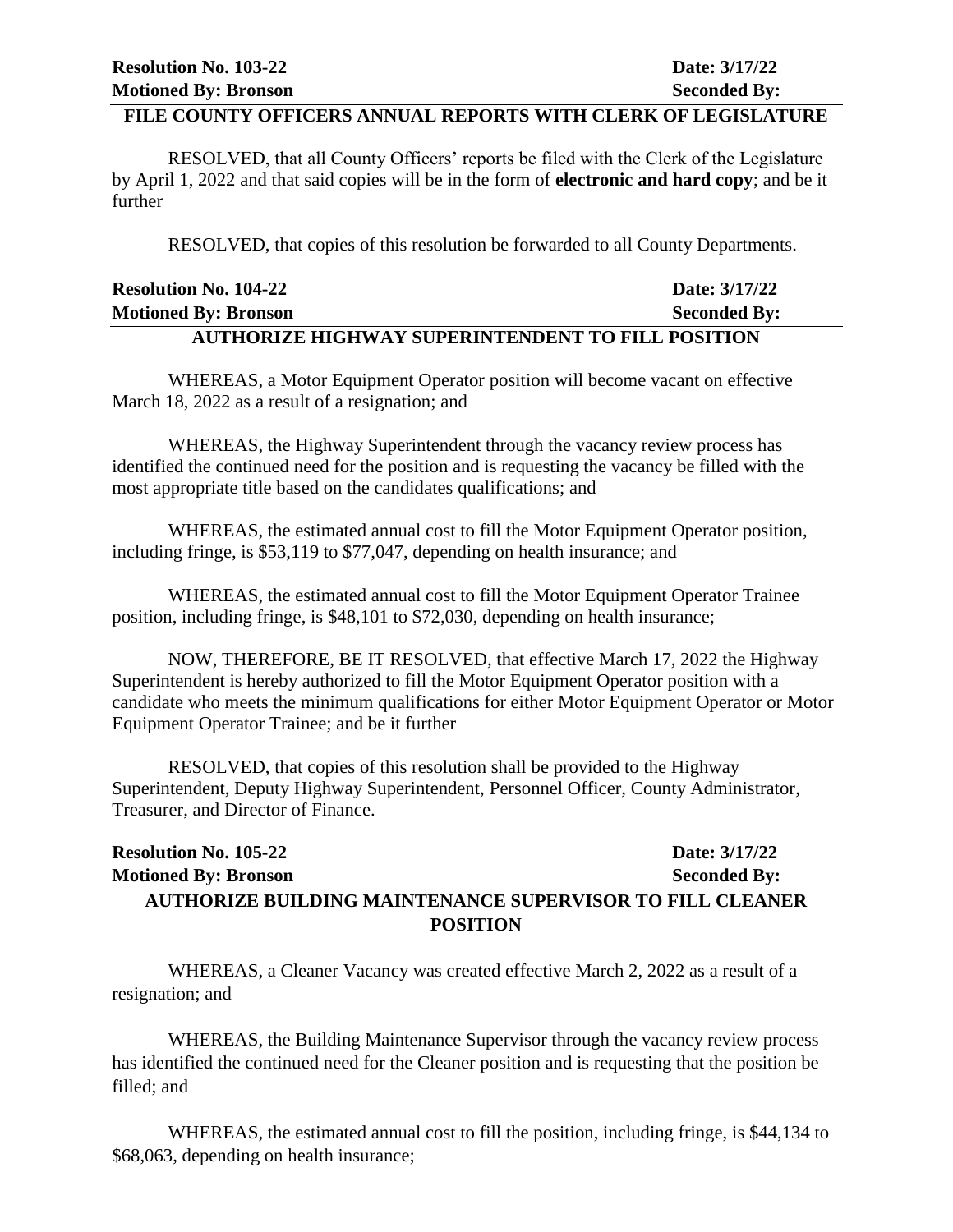NOW, THEREFORE, BE IT RESOLVED, that effective March 17, 2022 the Building Maintenance Supervisor is hereby authorized to fill the Cleaner position; and be it further

RESOLVED, that copies of this resolution shall be provided to the Building Maintenance Supervisor, Personnel Officer, County Administrator/Budget Officer, Treasurer, and the Director of Finance.

| <b>Resolution No. 106-22</b>                                         | Date: 3/17/22       |
|----------------------------------------------------------------------|---------------------|
| <b>Motioned By: Bronson</b>                                          | <b>Seconded By:</b> |
| <b>AUTHORIZE SHERIFF AND DIRECTOR OF PUBLIC HEALTH TO CREATE AND</b> |                     |
| FILL A SHARED PART-TIME PHYSICIAN POSITION                           |                     |

WHEREAS, Resolution 86-09 created the position of part-time Jail Physician in accordance with NYS Corrections Law §501; and

WHEREAS, the individual currently encumbering the position of Jail Physician, is also performing services for the Yates County Department of Public Health through a contractual agreement; and

WHEREAS, the Sheriff and Director of Public Health are requesting to create and fill a part-time Physician position which shall be shared between the two (2) departments, allowing the needs of each department to be satisfied and to meet the requirements for the continuation of State-Aid funding; and

WHEREAS, the existing Jail Physician position will become and remain vacant; and

WHEREAS, the estimated annual cost to fill the position, including fringe, is \$20,728; the County receives 100% reimbursement for salary from Public Health State-Aid Funding and therefore the total cost to the County shall be \$17,822;

NOW, THEREFORE, BE IT RESOLVED, that effective March 17, 2022 the Sheriff and Director of Public Health are hereby authorized to create and fill a part-time Physician position; understanding that the physician will provide the Sheriff and Director of Public Health a copy of their personally paid medical malpractice insurance; and be it further

RESOLVED, that copies of this resolution shall be provided to the Sheriff, Director of Public Health, Personnel Officer, County Administrator, Treasurer, and Director of Finance.

# **Resolution No. 107-22 Date: 3/17/22 Motioned By: Bronson Seconded By: AUTHORIZE COMMISSIONER OF SOCIAL SERVICES TO FILL DIRECTOR OF INCOME MAINTENANCE/CHILD SUPPORT POSITION**

WHEREAS, the Director of Income Maintenance/Child Support position became vacant effective December 31, 2021 as the result of a retirement; and

WHEREAS, the Commissioner through the vacancy review process has identified the continued need for the Director of Income Maintenance/Child Support position and is requesting the position be filled; and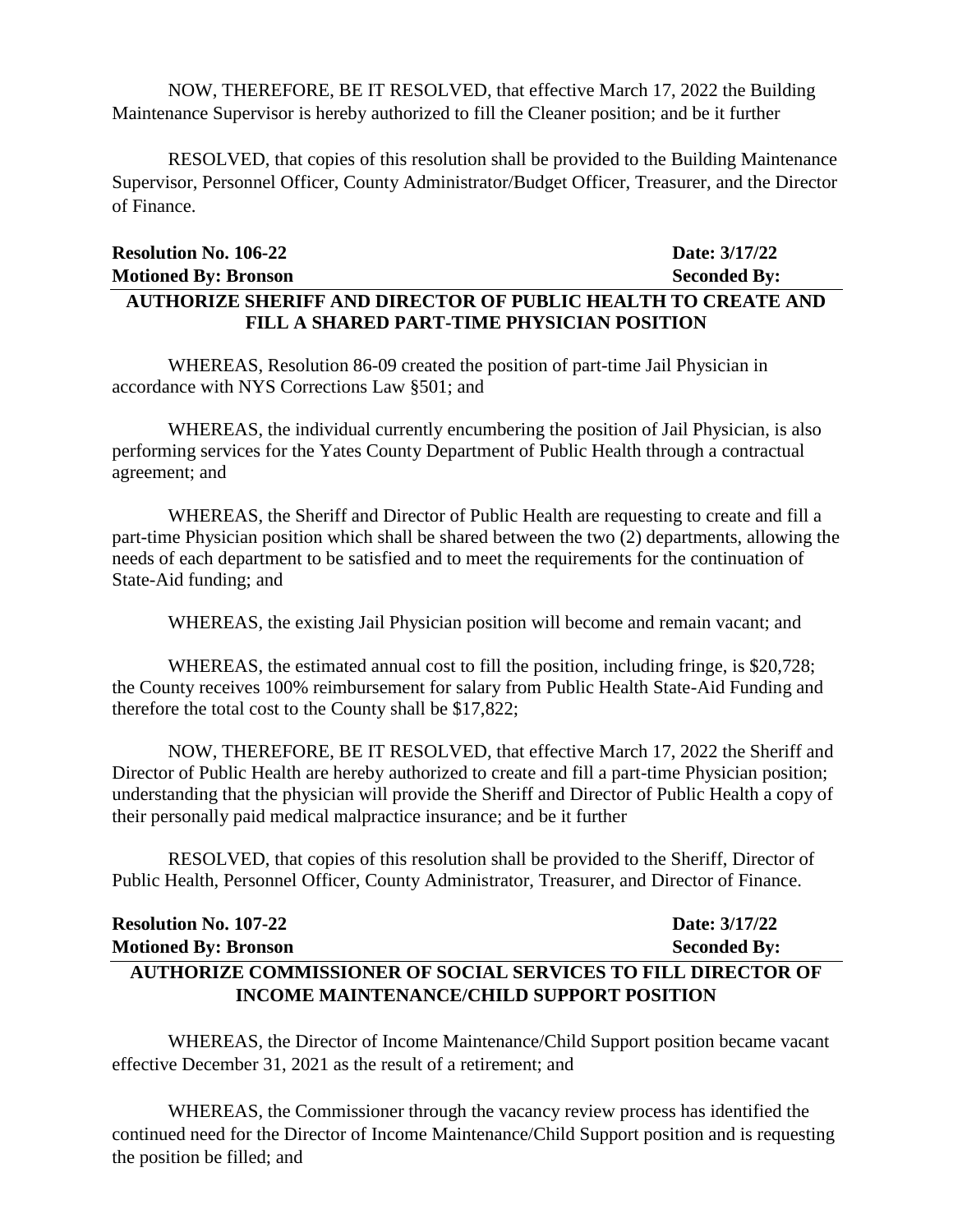WHEREAS, the estimated annual cost to fill the position, including fringe, is \$82,404 to \$106,333, depending on health insurance; the County receives 80% reimbursement for salary and fringe and therefore the total cost to the County to refill this position will be \$16,481 to \$21,267;

NOW, THEREFORE, BE IT RESOLVED, that effective March 17, 2022 the Commissioner of Social Services is hereby authorized to fill a full-time Director of Income Maintenance/Child Support position; and be it further

RESOLVED, that the Commissioner of Social Services is authorized to fill any subsequent vacancy that will occur as the result of a promotion of an employee into the vacant Director of Income Maintenance/Child Support position; and be it further

RESOLVED, that copies of this resolution shall be provided the Commissioner of Social Services, Personnel Officer, County Administrator/Budget Officer, Treasurer, and Director of Finance.

# **Resolution No. 108-22 Date: 3/17/22 Motioned By: Bronson Seconded By: AUTHORIZE COMMISSIONER OF SOCIAL SERVICES TO CREATE AND FILL CASEWORKER POSITION**

WHEREAS, the Commissioner of Social Services has requested to create and fill a fulltime Caseworker position due to an anticipated vacancy that will occur on April 21, 2022 as the result of a resignation; and

WHEREAS, the Commissioner has identified the need to create the Caseworker position for an efficient and effective transition and is requesting that the position be filled; and

WHEREAS, the estimated annual cost to fill the position, including fringe, is \$62,110 to \$86,039, depending on health insurance; the County receives 80% reimbursement for salary and fringe and therefore the total cost to the County to refill this position will be \$12,422 to \$17,207;

NOW, THEREFORE, BE IT RESOLVED, that effective March 17, 2022 the Commissioner of Social Services is hereby authorized to create and fill a full-time Caseworker position; and be it further

RESOLVED, that the Commissioner of Social Services is also authorized to fill any subsequent vacancy that will occur as the result of a promotion of an employee into the Caseworker position; and be it further

RESOLVED, that copies of this resolution shall be provided the Commissioner of Social Services, Personnel Officer, County Administrator/Budget Officer, Treasurer, and Director of Finance.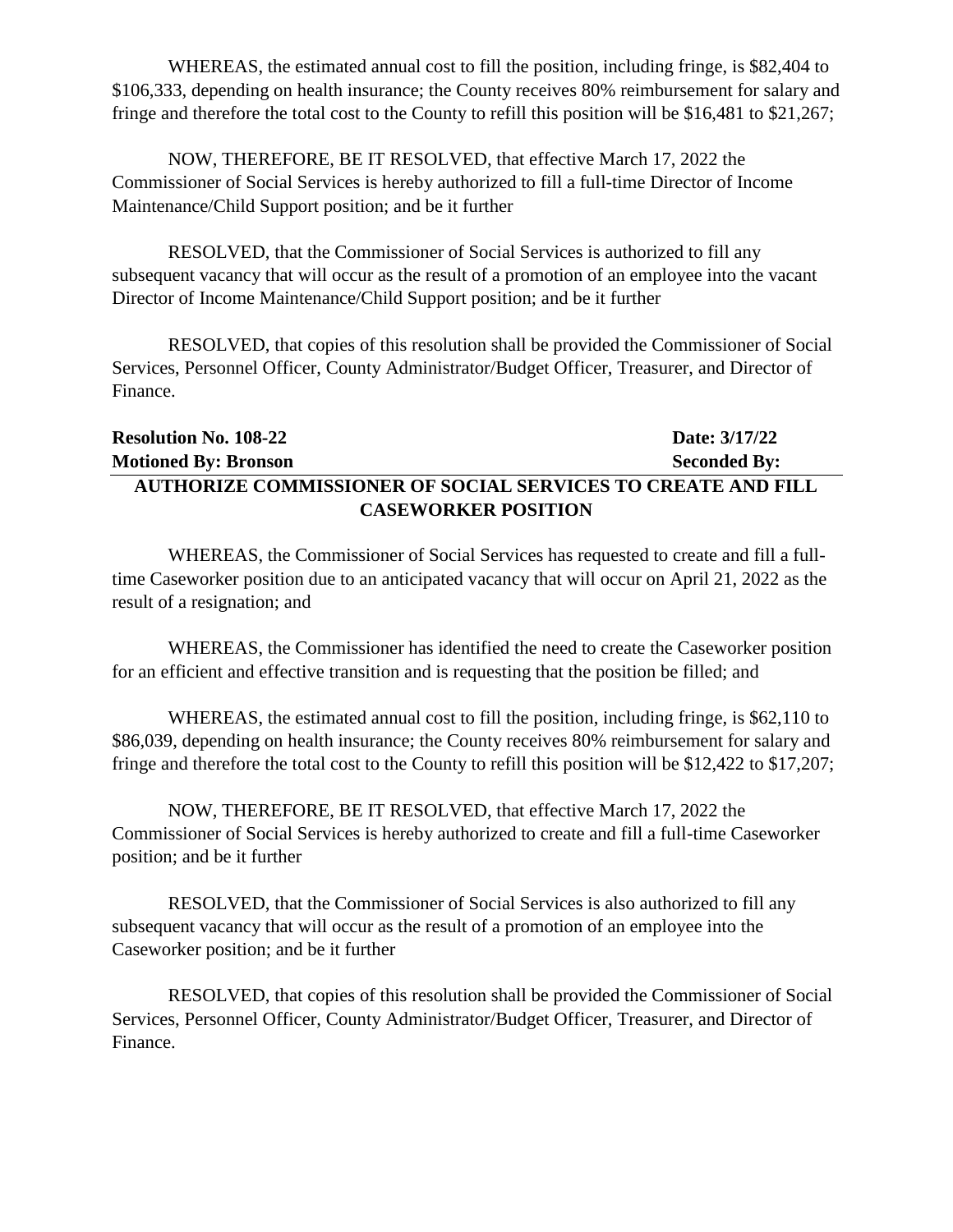# **AMENDMENT TO RESOLUTION NO. 410-21 (Richard Hoyt, PhD)**

WHEREAS, Resolution 410-21 authorized signature of agreements for Richard Hoyt, PhD; and

WHEREAS, revised fees have been provided;

NOW, THEREFORE, BE IT RESOLVED, that Resolution 410-21 be amended as follows:

| Richard Hoyt, PhD   | <b>Psychological Consultation Services</b> | $\frac{\$150/hour}{\$}$ |
|---------------------|--------------------------------------------|-------------------------|
| * Certificate of    |                                            |                         |
| Liability Insurance |                                            |                         |
| Waived              |                                            |                         |

And be it further

RESOLVED, that copies of this resolution be provided to the Public Health Department, Community Services, Treasurer, Budget Officer, and the Finance Director.

# **Resolution No. 110-22 Date: 3/17/22 Motioned By: Chilson Seconded By: APPOINT MEMBER TO THE YATES COUNTY COMMUNITY SERVICES BOARD AND THE MENTAL HEALTH SUBCOMMITTEE (Andrea L. Paul)**

BE IT RESOLVED, that the Yates County Legislature appoint Andrea L. Paul, 4725 East Cayuga Street, Locke, New York 13092, to the Yates County Community Services Board and the Mental Health Subcommittee, to a first term ending, 12/31/2025; and be it further

RESOLVED, that a copy of this resolution be provided to Andrea L Paul and to the Yates County Department of Community Services.

| <b>Resolution No. 111-22</b>                                | Date: 3/17/22       |
|-------------------------------------------------------------|---------------------|
| <b>Motioned By: Chilson</b>                                 | <b>Seconded By:</b> |
| APPOINT MEMBER TO THE YATES COUNTY COMMUNITY SERVICES BOARD |                     |
| AND THE MENTAL HEALTH SUBCOMMITTEE                          |                     |
| (Catherine Lovejoy)                                         |                     |

 BE IT RESOLVED, that the Yates County Legislature appoint Catherine Lovejoy, 1231 Phelps Road, Middlesex, New York 14507, to the Yates County Community Services Board and the Mental Health Subcommittee, to a first term ending, 12/31/2025; and be it further

RESOLVED, that a copy of this resolution be provided to Catherine Lovejoy and to the Yates County Department of Community Services.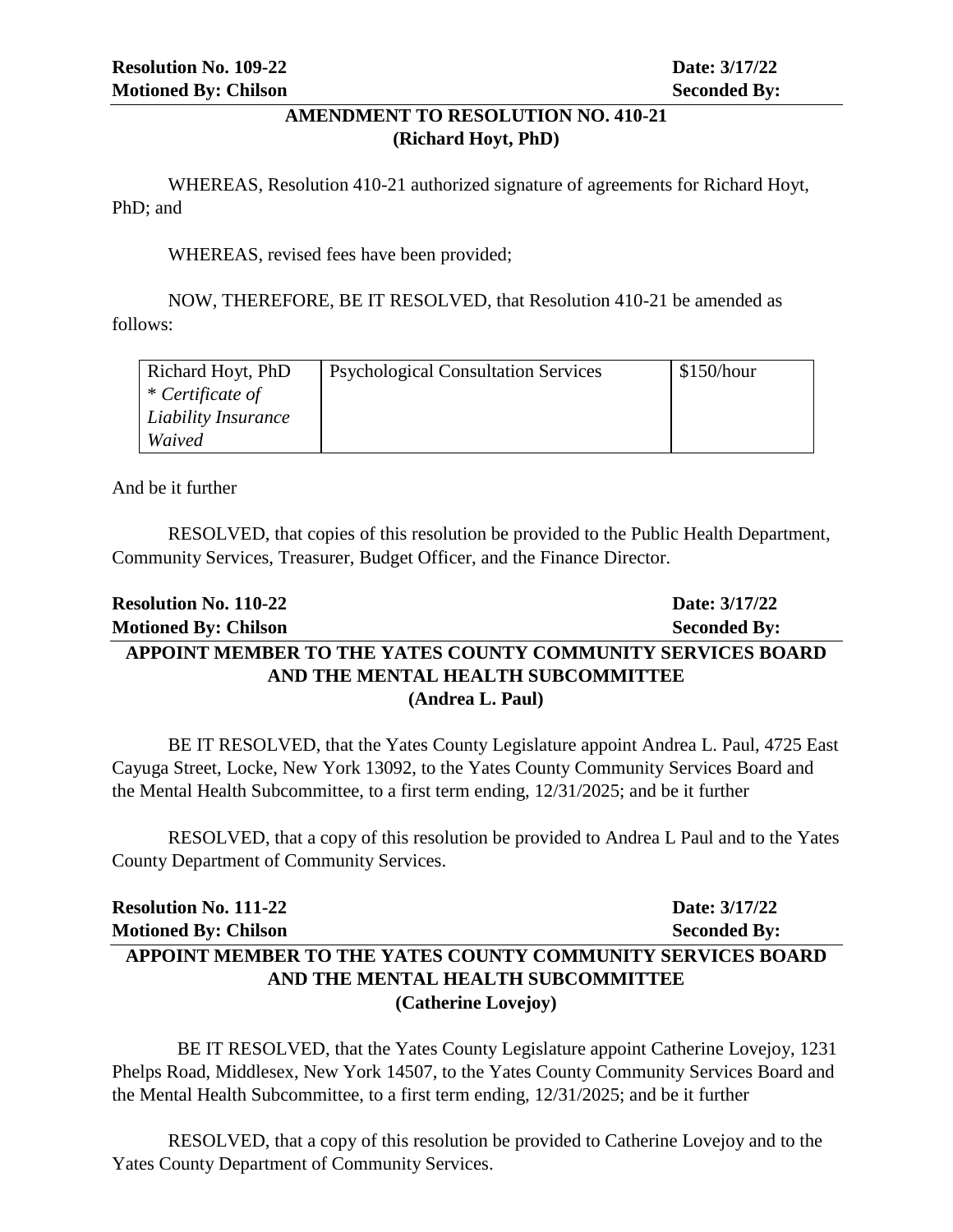#### **AMEND RESOLUTION 65-22 (Lifeguard Services)**

WHEREAS, resolution 65-22 contained a typographical error; and

WHEREAS, funding has been appropriated in the 2022 Yates County Budget for the following municipalities:

| Village of Penn Yan (Lifeguard Services) | \$10,260.00 |
|------------------------------------------|-------------|
| Town of Middlesex (Lifeguard Services)   | \$1,026.00  |
| Town of Torrey (Lifeguard Services)      | \$1,026.00  |

NOW, THEREFORE, BE IT RESOLVED, that the Chairwoman of the Yates County Legislature is hereby authorized to sign said memorandums of understanding for the allocation for these funds; and it be further

RESOLVED, that a copy of this resolution be provided to the County Treasurer, Director of Finance, the Budget Officer, and the Youth Bureau Director.

| <b>Resolution No. 113-22</b>                          | Date: 3/17/22       |  |
|-------------------------------------------------------|---------------------|--|
| <b>Motioned By: Chilson</b>                           | <b>Seconded By:</b> |  |
| <b>PROCLAIMING MARCH 29TH AS VIETNAM VETERANS DAY</b> |                     |  |
| <b>IN YATES COUNTY</b>                                |                     |  |

WHEREAS, Throughout the history of our state and nation, countless brave individuals have answered the call to patriotic duty, including Vietnam veterans who endured unspeakable hardships and risked their lives fighting for the ideals of democracy; it was on March 29, 1973, the last 2,500 American combat troops were withdrawn from the battlefields of Vietnam, and we solemnly commemorate the anniversary of this day and reflect on its significance for past, present, and future generations; and

WHEREAS, American involvement in the Vietnam War - one of the longest military conflicts in America's history - began with the arrival of the United States military personnel in South Vietnam in the 1950s and ended with the fall of Saigon on April 30, 1975, when the last Americans were evacuated from the United States Embassy; and

WHEREAS, during this long and difficult war, American involvement escalated to staggering statistics: over 3.4 million were deployed to Southeast Asia; 2.7 million served in the designated war zone; over 58,000 were killed in theater of operation; 153,000 were non-mortally wounded; today nearly 4 decades later approximately 2,000 are still unaccounted for; and

WHEREAS, of the names listed on the Vietnam Memorial Wall in our nation's capital, 4,120 are those of courageous young New Yorkers who went off to fight half way around the world, never to return; we recognize and thank all of our county's Vietnam veterans for their service- those who made the ultimate sacrifice, those who came home physically or emotionally scarred, and those who returned home safely to their loved ones; and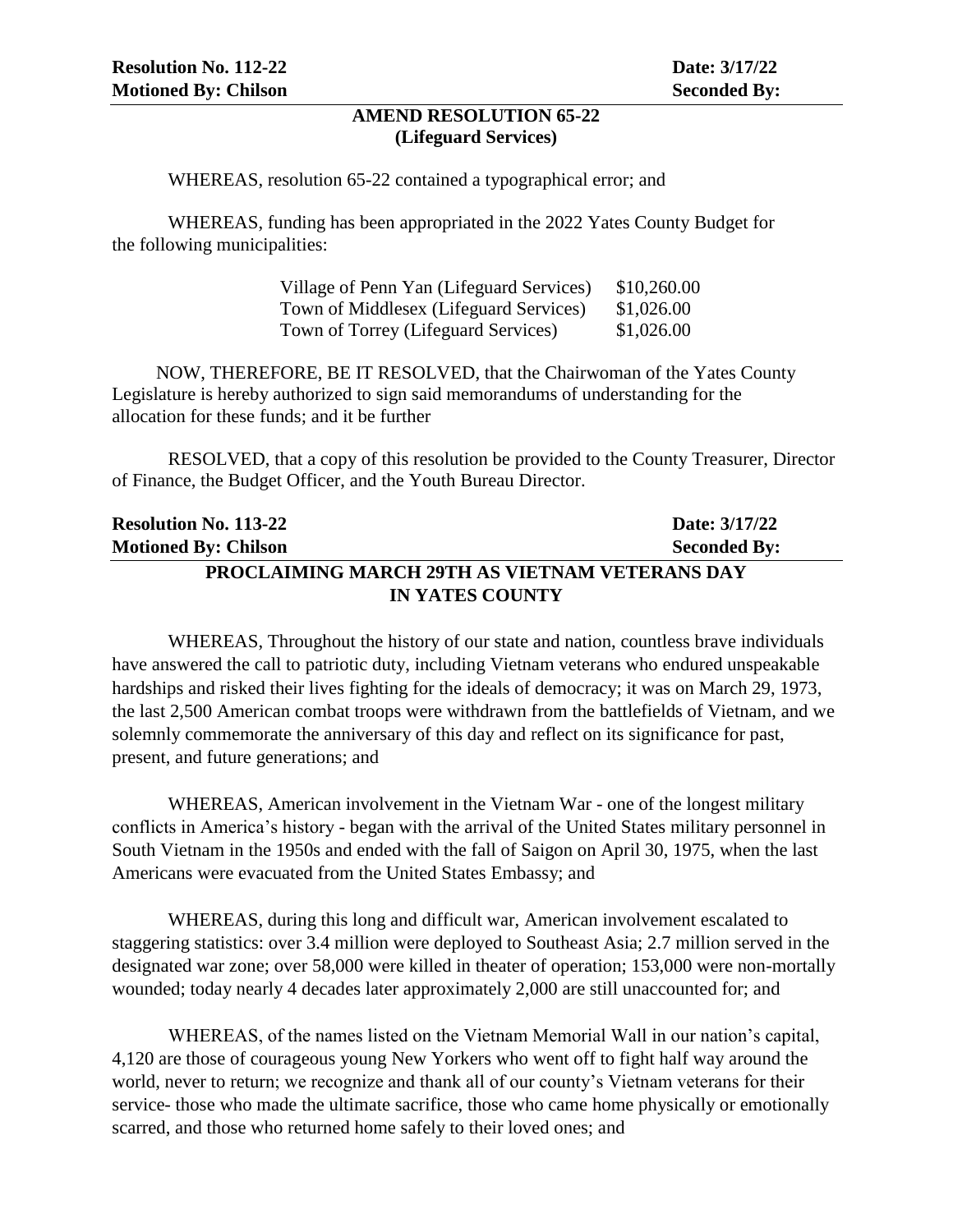WHEREAS, we have not forgotten - nor will we ever forget - the men and women who served so honorably in the Vietnam War, like so many others who answered the call to serve in previous and subsequent wars; the selfless service and sacrifice of Vietnam veterans as an inspiring reminder of the patriotism, spirit, and courage of all who serve in our nation's Armed Forces; and

WHEREAS, in accordance with the Vietnam War Veterans Recognition Act of 2017 that amended title 4 United States Code, section 6(d) directing the flag be raised in honor of Vietnam Veterans Day; and

NOW, THERFORE, BE IT RESOLVED, that the Yates County Legislature proclaims in commemoration of those who served, that the Yates County Legislature extends its gratitude to all who served during the Vietnam War, by proclaiming March 29, 2022 as "Vietnam Veterans Day" in Yates County.

| <b>Resolution No. 114-22</b>                                      | Date: 3/17/22       |
|-------------------------------------------------------------------|---------------------|
| <b>Motioned By: Chilson</b>                                       | <b>Seconded By:</b> |
| <b>AUTHORIZE CHAIRWOMAN TO EXECUTE THE STATEWIDE EXPANSION OF</b> |                     |
| HURRELL-HARRING NON-COMPETITIVE GRANT (CSTWIDEHH53) AND ANY       |                     |
| <b>CONTRACT EXTENSIONS RELATING TO THE STATEWIDE EXPANSION OF</b> |                     |
| HURRELL-HARRING NON-COMPETITIVE GRANT (CSTWIDEHH53)               |                     |

WHEREAS, there are funds available to the Yates County Public Defender's Office through non-competitive grants; and

WHEREAS, a grant was written titled "Statewide Expansion of Hurrell-Harring" in the amount of \$1,736,169.00 of available funds; and

WHEREAS, to access these funds a "New York State Master Contract for Grants" grant disbursement agreement must be executed by the County by signature of the Chairwoman of the Legislature for the receipt of the same (hereinafter referred to as the "Hurrell-Harring Master Contract"); and

WHEREAS, if the monies are not all used prior to the grant term of April 1, 2018 – March 31, 2023 for expenditures that are reimbursable under the Hurrell-Harring Master Contract, applicable contract extension(s) must be submitted to the Office of Indigent Legal Services (ILS) in order to obtain reimbursement for these claims; and

WHEREAS, the time period for claim submittal can only be extended at intervals of one year at a time; and

WHEREAS, multiple extensions may be necessary to submit for claims for monies paid out after March 31, 2023 pursuant to the above recited grant disbursement agreement; and

WHEREAS, in order to shorten the contract extension process to allow the County to be reimbursed for submitted claims more quickly, the Public Defender's Office is requesting authorization to have the Chairwoman of the Legislature sign any future contract extensions pursuant to the above recited grant disbursement agreement, thus forgoing the necessity of subsequent resolutions in this regard;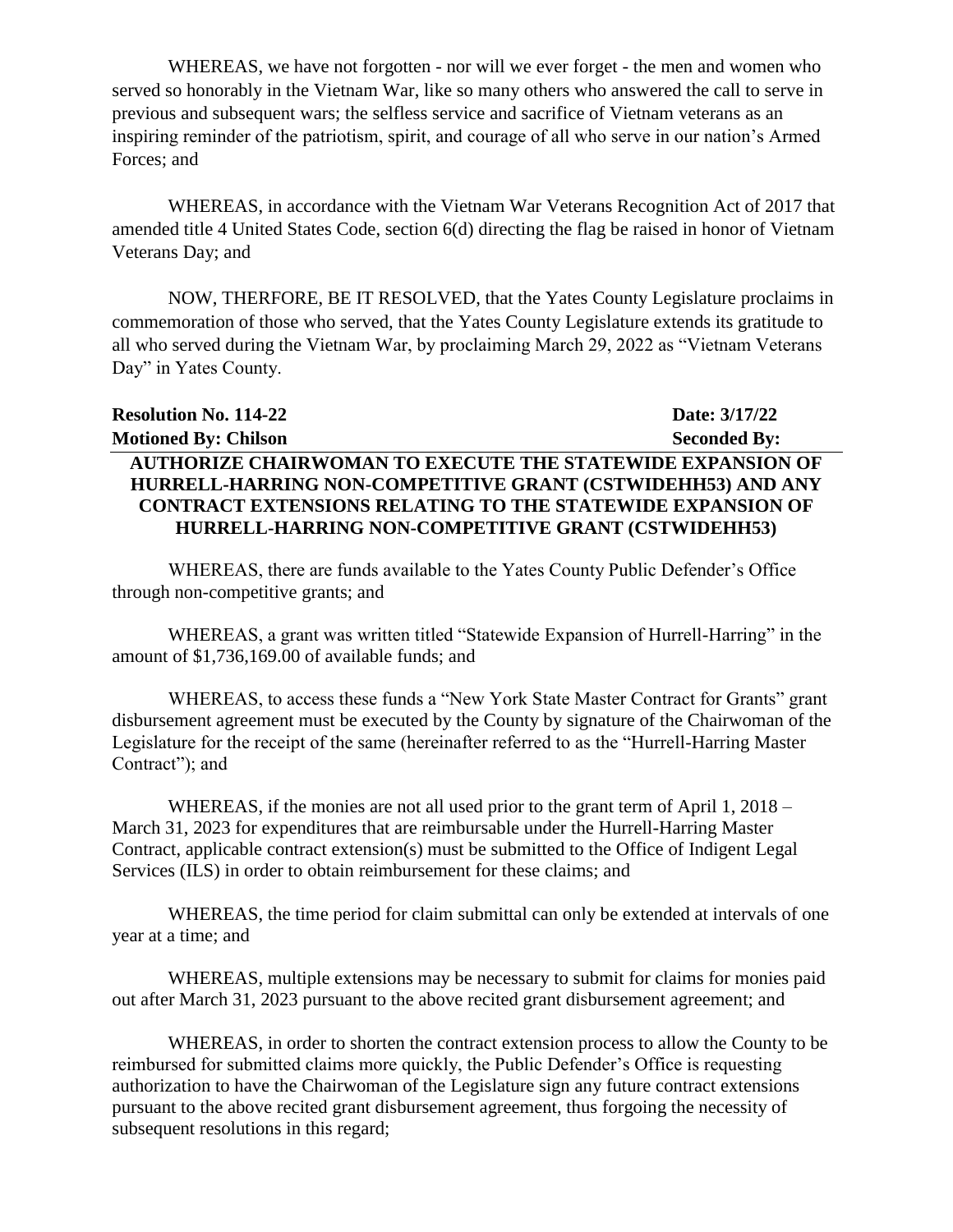NOW, THEREFORE, BE IT RESOLVED, that the Chairwoman of the Legislature is authorized to sign and execute the Hurrell-Harring Master Contract as well as any future contract extension time periods, and any other necessary documentation related thereto, with notification being given to the Legislature; and be it further

RESOLVED, that a copy of this resolution be given to the Public Defender, County Administrator/Budget Officer, Director of Finance, County Treasurer and the Office of Indigent Legal Services (ILS)

# **Resolution No. 115-22 Date: 3/17/22 Motioned By: Banach Seconded By: AUTHORIZE LEGISLATURE CHAIRWOMAN TO SIGN COUNTY TO TOWN INTERMUNICIPAL AID AGREEMENTS**

WHEREAS, Yates County wishes to enter in to an Inter-municipal Aid Agreement pursuant to Article 5-G, Section 119-o, of the New York General Municipal Law; and

WHEREAS, pursuant to Federal and State law the Provider and the Requester are allowed to enter into such Mutual Aid agreements to assist in times of emergency; and

WHEREAS, Yates County resolution #117-17 previously authorized the Chairman of the Legislature to sign Inter-municipal Aid Agreements with various participating towns in Yates County; and

WHEREAS, the original inter-municipal aid agreements have expired and new agreements are needed;

NOW, THEREFORE, BE IT RESOLVED, that upon the approval of the County Attorney, the Chairwoman of the Legislature is hereby authorized to sign all County to Town Inter- municipal Aid Agreements; and be if further

RESOLVED, that a copy of this resolution be sent to the Yates County Highway Superintendent, the County Administrator and to the Highway Superintendent and the Town Supervisors of all participating, signatory Towns.

| <b>Resolution No. 116-22</b>                                         | Date: 3/17/22       |
|----------------------------------------------------------------------|---------------------|
| <b>Motioned By: Banach</b>                                           | <b>Seconded By:</b> |
| <b>AUTHORIZE CHAIRWOMAN OF THE LEGISLATURE TO ENTER INTO A</b>       |                     |
| <b>CONTINGENT AGREEMENT FOR THE PURCHASE OF THREE (3) PARCELS OF</b> |                     |
| <b>REAL PROPERTY LOCATED IN THE TOWN OF BENTON, COUNTY OF YATES,</b> |                     |
| <b>STATE OF NEW YORK</b>                                             |                     |

WHEREAS, Yates County (hereinafter referred to as the "County") wishes to acquire three (3) parcels of real property to accommodate the installation and operation of a County owned Highway, Public Health and Office of Emergency Services Facility; and

WHEREAS, the County has identified three (3) parcels of real property that are conducive to such objective located in the Town of Benton, County of Yates, State of New York, (hereinafter referred to as the "Acquisition Parcels"); and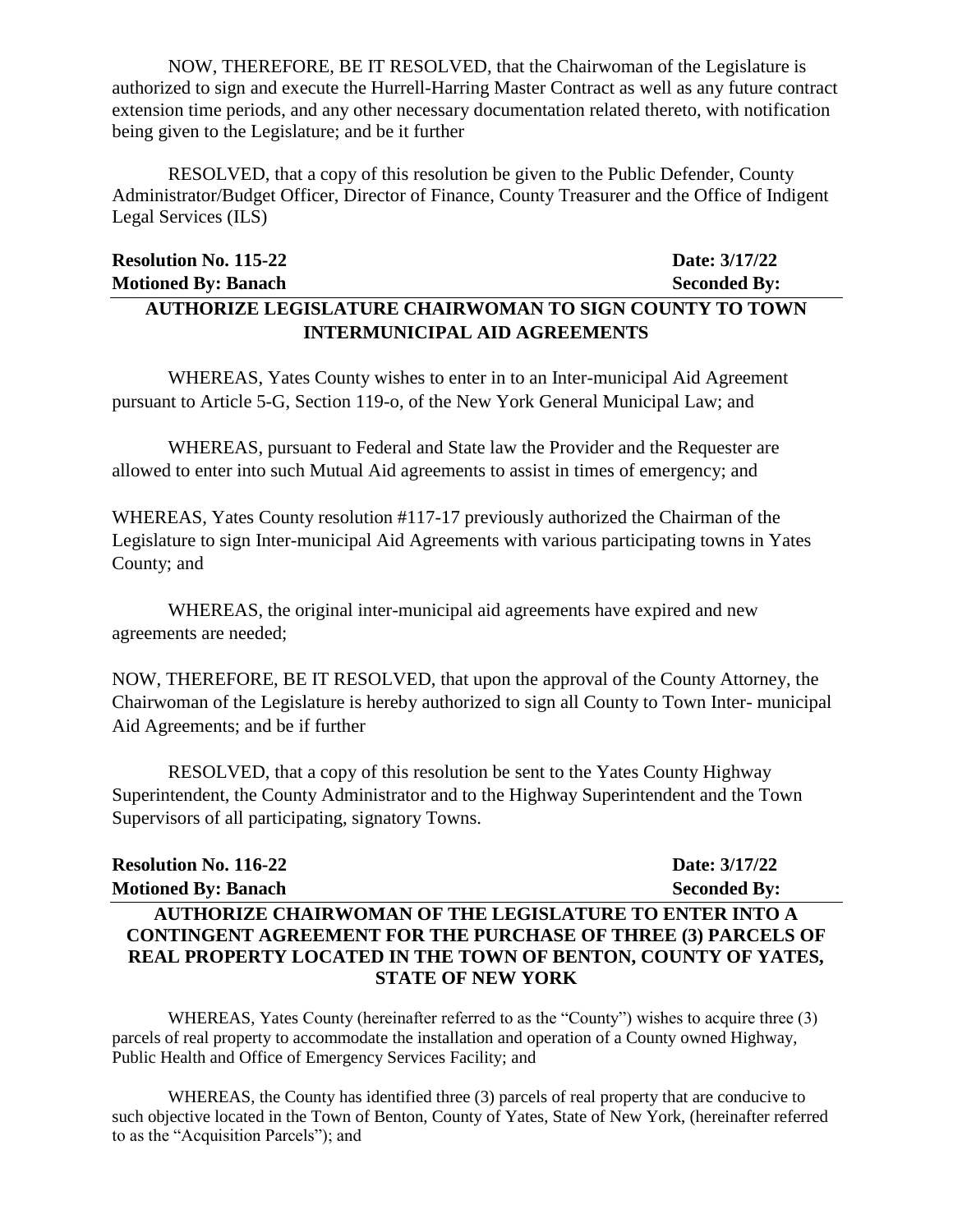WHEREAS, the County wishes to acquire the Acquisition Parcels by way of purchase, subject to the satisfaction of certain contingencies; and

WHEREAS, to such end, the County will agree to a negotiated purchase price within the price parameters established by the County Legislature for the Acquisition Parcels, along with the County paying all closing costs, including such closing costs of the seller;

NOW, THEREFORE, BE IT RESOLVED, that upon approval by the County Attorney, the County hereby authorizes the Chairwoman of the Legislature to enter into a written agreement between the County and the property owners, for a purchase price of each Acquisition Parcel within the price parameters established by the County Legislature, with the County paying all closing costs, including such closing costs of the seller, and containing any other provisions approved by the County Attorney; and be it further

RESOLVED, that subsequent to the parties' execution of such agreement, and satisfaction of applicable contingencies, the Chairwoman is hereby authorized to execute any and all documentation necessary to effectuate the County's purchase of the Acquisition Parcels and the conveyance of the Acquisition Parcels to the County; and be it further

RESOLVED, that a copy of this resolution be given to the Highway Superintendent, Director of Public Health, Director of Emergency Services, County Administrator/Budget Officer, Director of Finance, Treasurer, and County Attorney.

# **Resolution No. 117-22 Date: 3/17/22 Motioned By: Paddock Seconded By: ACCEPTABLE TRAINING FOR THE COUNTY PLANNING BOARD, TOWN & VILLAGE PLANNING BOARDS, AND TOWN & VILLAGE ZONING BOARD OF APPEALS MEMBERS**

WHEREAS, Town Law Sections 267 and 271 and General Municipal Law 239-C provide that effective January 1, 2007, all planning board and zoning board of appeals members in New York State, as well as alternate members of those boards, must complete a minimum of four hours of training each year; and

WHEREAS, the above sections of state law provide that a planning board or zoning board of appeals member shall not be eligible for reappointment to such board if they have not completed the training required by law; and

WHEREAS, the above sections of state law provide that the legislative body of the County can specify which activities qualify as training to satisfy the state requirements; and

NOW, THEREFORE, BE IT RESOLVED, that the following list of agencies, commissions, associations, universities, and other organizations are approved to provide training to meet the state requirements when the training they provide pertains to municipal planning, zoning, community design, environmental issues, economic development, and local government functions and practices:

1) the NYS Department of State; Department of Agriculture and Markets; Office of the State Comptroller; Department of Health; Department of Transportation; Department of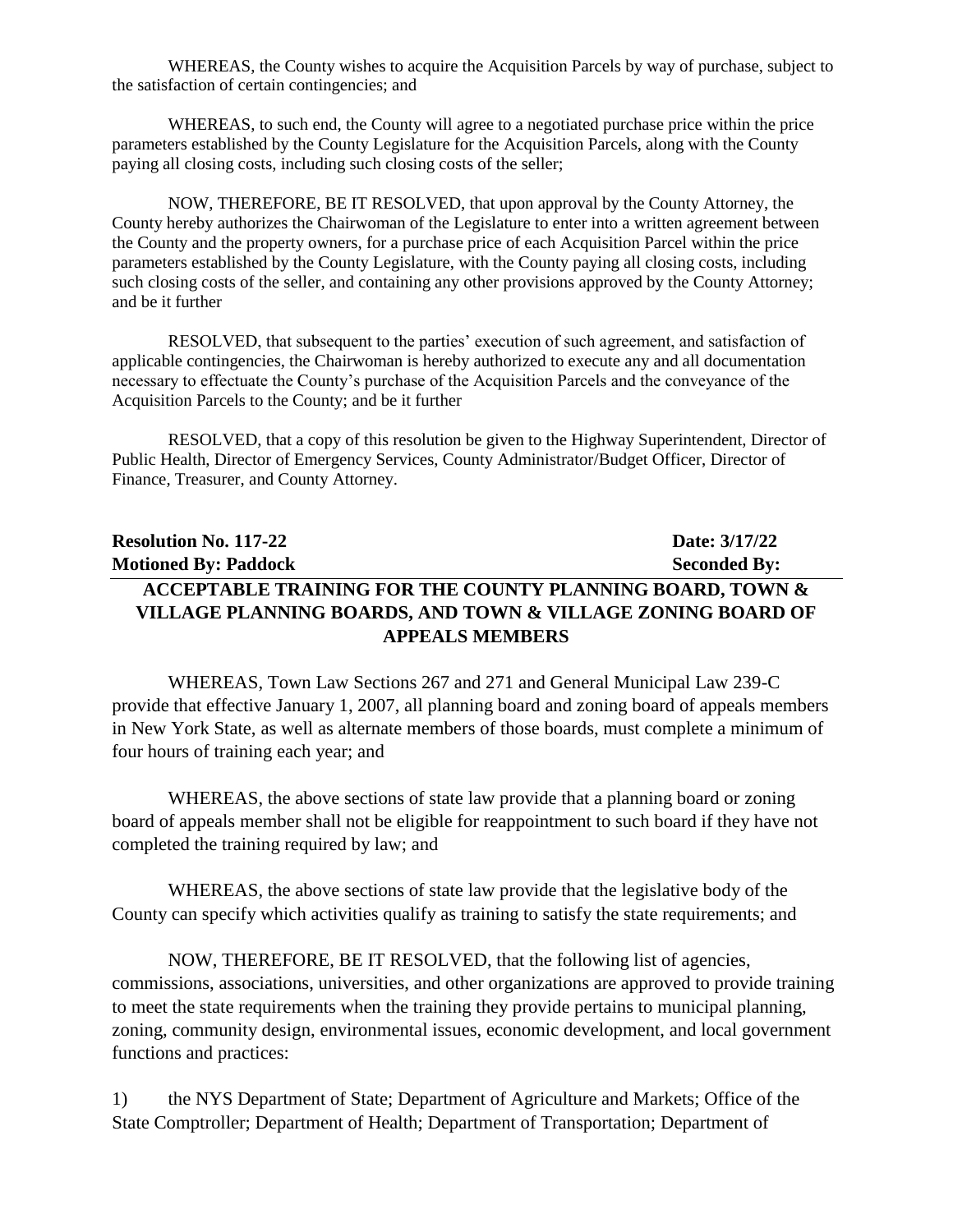Environmental Conservation; Office of Parks, Recreation, and Historic Preservation; Hudson River Valley Greenway; and

2) the New York State Association of Towns, the New York Conference of Mayors, the New York State Association of Counties, the New York Planning Federation, the American Planning Association, the Upstate New York Chapter of the American Planning Association and it sections, and the Metro New York Chapter of the American Planning Association and its sections; and

3) the Capital District Regional Planning Commission, Central New York Regional Planning and Development Board, Herkimer-Oneida Counties Comprehensive Planning Program, Lake Champlain-Lake George Regional Planning Board, Long Island Regional Planning Board, Southern Tier Central Regional Planning and Development Board, Southern Tier East Regional Planning Development Board, Southern Tier West Regional Planning and Development Board, Genesee-Finger Lakes Regional Planning Council, Hudson Valley Regional Council, Tug Hill Commission, and Adirondack Park Agency; and

4) the Yates County Planning Department and the Yates County Soil and Water Conservation districts:

5) the Albany Law School Governmental Law Center and Institute for Legal Studies, Pace Law School, Cornell University and its cooperative extension;

6) On-line planning and zoning training programs offered by the New York Municipal Insurance Reciprocal, Pace University and Land Use Law Center, and the Lincoln Institute of Land Use Policy; and

7) the Hancock Estabrook, LLP and MRB Group 2022 Municipal Bootcamp Series; and be it further

RESOLVED, that other training activities may be approved on a case-by-case basis by the County upon the request of the Yates County Planning Department; and be it further

RESOLVED, that training received by a planning board member or zoning board of appeals member in excess of four hours in any one year may be carried over by the member into succeeding years; and be it further

RESOLVED, that copies of this resolution be given to the Yates County Planner, The Cornell Cooperative Extension of Yates County, and a copy filed with the County Clerk.

| <b>Resolution No. 118-22</b>                                    | Date: 3/17/22       |
|-----------------------------------------------------------------|---------------------|
| <b>Motioned By: Paddock</b>                                     | <b>Seconded By:</b> |
| NATURAL AND RECREATIONAL RESOURCE PROTECTION GRANT-             |                     |
| <b>SELECTION OF GRANT AWARDEES AND FUNDING AMOUNTS FOR 2022</b> |                     |

WHEREAS, the Yates County Legislature has created a Natural and Recreational Resources Protection Fund for use in awarding certain parties grants to assist in promoting such resources in Yates County; and

WHEREAS, applicants have submitted requests for funding of their prospective programs, projects and efforts that meet the criteria set forth in the Natural and Recreational Resource Protection Grant Guidelines adopted by Yates County; and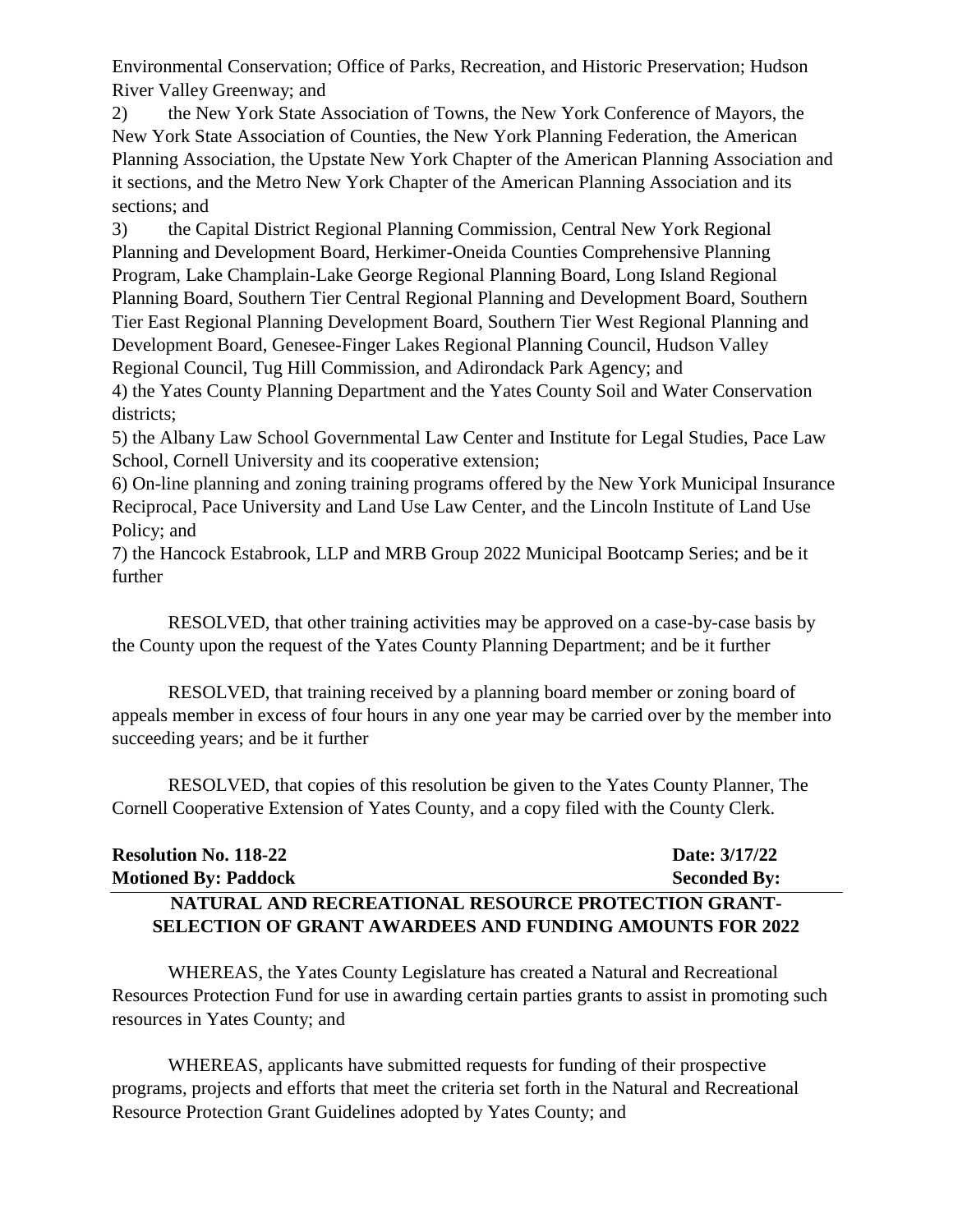WHEREAS, the Finance Committee, County Administrator, Ad-Hoc Natural and Recreational Resource Protection Grant Award Committee, and the Planner have reviewed and evaluated such applicants for eligibility and other criteria set forth in said Guidelines;

NOW, THEREFORE, BE IT RESOLVED, on recommendation of the Finance Committee, County Administrator, the Planner, and the Ad-Hoc Natural and Recreational Resource Protection Grant Award Committee, that grants be awarded to the following applicants for the stated projects in the amounts indicated:

- 1) Town of Torrey, Torrey Town Park Remediation, \$12,747;
- 2) Village of Dresden, Village of Dresden Tennis Courts, \$25,000;
- 3) Fulkerson Wine Cellars, Frisbee Golf Course Project, \$10,649;

RESOLVED, that upon notification and intent to accept on the part of the awardees that each party shall enter into a contractual phase to formalize the details and obligations of both parties and the Chairwoman is authorized to sign such contracts after approval by the County Attorney.

| <b>Resolution No. 119-22</b>                                | Date: 3/17/22       |
|-------------------------------------------------------------|---------------------|
| <b>Motioned By: Paddock</b>                                 | <b>Seconded By:</b> |
| <b>REAPPOINT MEMBERS TO THE YATES COUNTY PLANNING BOARD</b> |                     |
| (Jamie Sisson, Town of Jerusalem)                           |                     |
| (Edward Carman, Town of Middlesex)                          |                     |
| (Chandra Gilman, Town of Rushville)                         |                     |
| (Paul Danielson, Town of Barrington)                        |                     |
| (Steve Hullings, Town of Benton)                            |                     |
| (Larry Strickland, At-Large)                                |                     |

WHEREAS, Jamie Sisson (2907 West Lake Rd, Penn Yan), Edward Carman (638 Fisher Rd, Middlesex), Chandra Gilman (PO Box 3, Rushville), Paul Danielson (5347 Dutch St, Dundee), Steve Hullings (2384 Stape Rd, Penn Yan), and Larry Strickland (234 East Main, Penn Yan) have been recommended by their respective municipalities to be their representation on the Yates County Planning Board;

NOW, THEREFORE, BE IT RESOLVED, that Jamie Sisson is hereby reappointed as a member of the Yates County Planning Board, representing the Town of Jerusalem, to a term to expire on 3/14/24, and Edward Carman is hereby reappointed as a member of the Yates County Planning Board, representing the Town of Middlesex, , to a term to expire on 3/14/24, and Paul Danielson is hereby reappointed as a member of the Yates County Planning Board, representing the Town of Barrington, to a term to expire on 3/14/25, and Steve Hullings is hereby reappointed as a member of the Yates County Planning Board, representing the Town of Benton, to a term to expire on 3/14/24 and Larry Strickland is hereby reappointed as a member of the Yates County Planning Board, as a member At-Large, to a term to expire on 3/14/25; and be it further

RESOLVED, that copies of this resolution be given to Jamie Sisson, Edward Carman, Chandra Gilman, Paul Danielson, Steve Hullings, Larry Strickland, the County Planner, the Town of Jerusalem, the Town of Middlesex, the Town of Rushville, the Town of Barrington, and a copy filed with the County Clerk.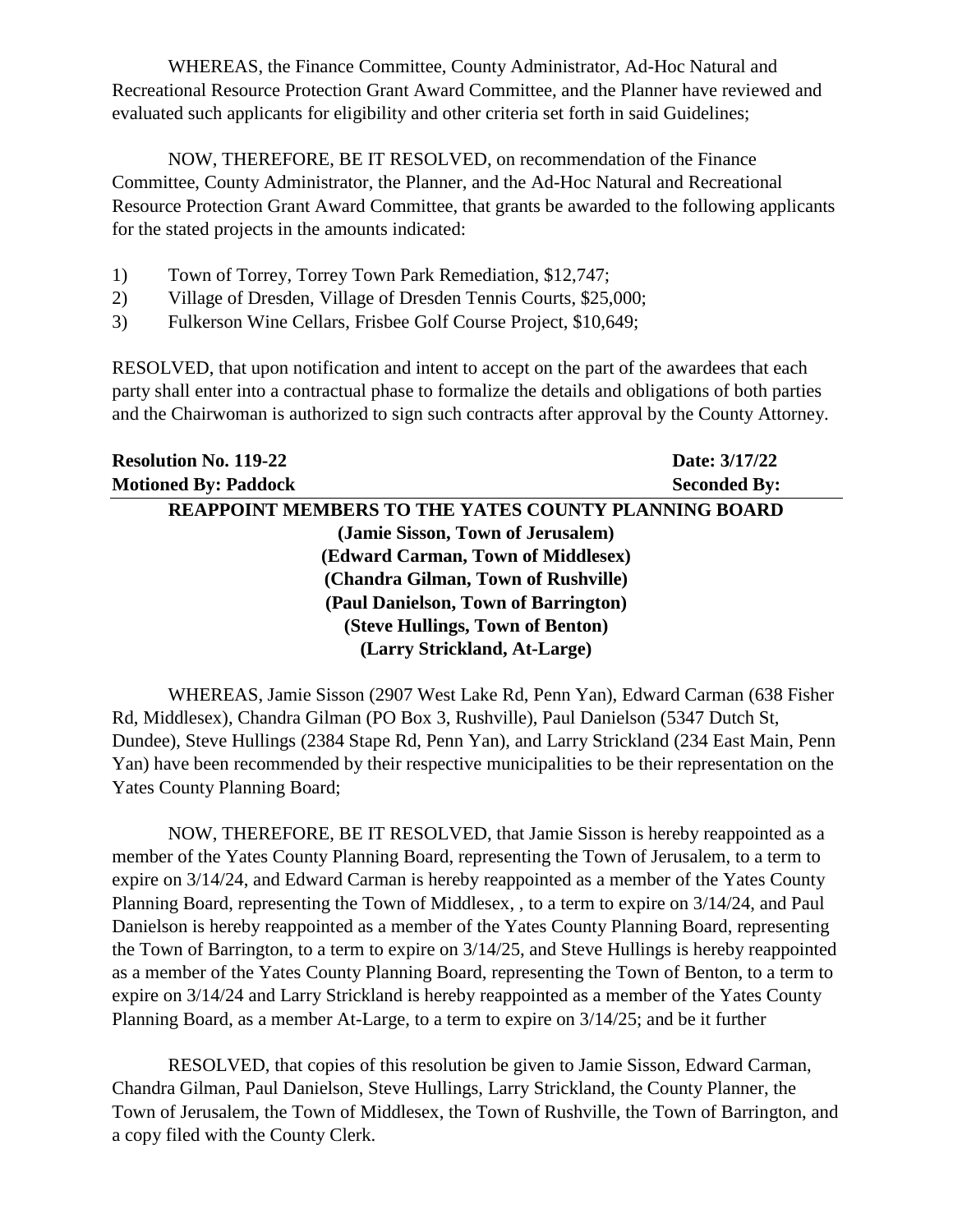#### **2022 BUDGET TRANSFERS**

BE IT RESOLVED, that the following transfers be made in the 2022 budget:

| From:                                                        | To:                                   | Amount:     |
|--------------------------------------------------------------|---------------------------------------|-------------|
| A1165.54740 DA- Sec Transport                                | A1165.51108 DA-LEO Liaison            | \$1,565.46  |
| A1165.54072 DA- Exp. Witness Fee A1165.51108 DA- LEO Liaison |                                       | \$2,887.64  |
| A1990.54905 CONTINGENT                                       | A6010.51389 DSS- Social Welfare Exam. | \$35.527.00 |

#### And be it further

RESOLVED, that copies of this resolution be provided to the District Attorney, the Director of Social Services, the County Treasurer, the Finance Director and the Budget Officer.

| <b>Resolution No. 121-22</b>              | Date: 3/17/22       |  |
|-------------------------------------------|---------------------|--|
| <b>Motioned By: Paddock</b>               | <b>Seconded By:</b> |  |
| APPROPRIATE ADDITIONAL GIFTED/DONATED AID |                     |  |
| (VETERANS SERVICES)                       |                     |  |

WHEREAS, Veterans Services has been gifted additional aid for travel expenses in the amount of \$1,250.00; and

WHEREAS, these additional funds are not part of the 2022 budget;

NOW, THEREFORE, BE IT RESOLVED that the following accounts be increased:

| Revenue:<br>A6510.42705 VET-Gifts & Donations    | $\frac{\$}{1,250.00}$ |
|--------------------------------------------------|-----------------------|
| Appropriation<br>A6510.54660 VET-Travel Expenses | $\frac{\$}{0.250.00}$ |

And be it further

RESOLVED, that copies of this resolution be provided to the Veteran Services Director, the County Treasurer, the Finance Director and the Budget Officer.

| <b>Resolution No. 122-22</b>              | Date: 3/17/22       |
|-------------------------------------------|---------------------|
| <b>Motioned By: Paddock</b>               | <b>Seconded By:</b> |
| <b>AMENDING RESOLUTION #81-2022</b>       |                     |
| (Appropriate Carryover of ERAP State Aid) |                     |

WHEREAS, resolution #81-22 "Appropriate Carryover of ERAP State Aid" was adopted on 2/14/2022 and funds were carried over to the 2022 Budget Year; and

WHEREAS, these funds should have been appropriated for the 2021 Budget Year;

NOW, THEREFORE, BE IT RESOLVED, that the following accounts be corrected and tabulated below for the 2021 budget year: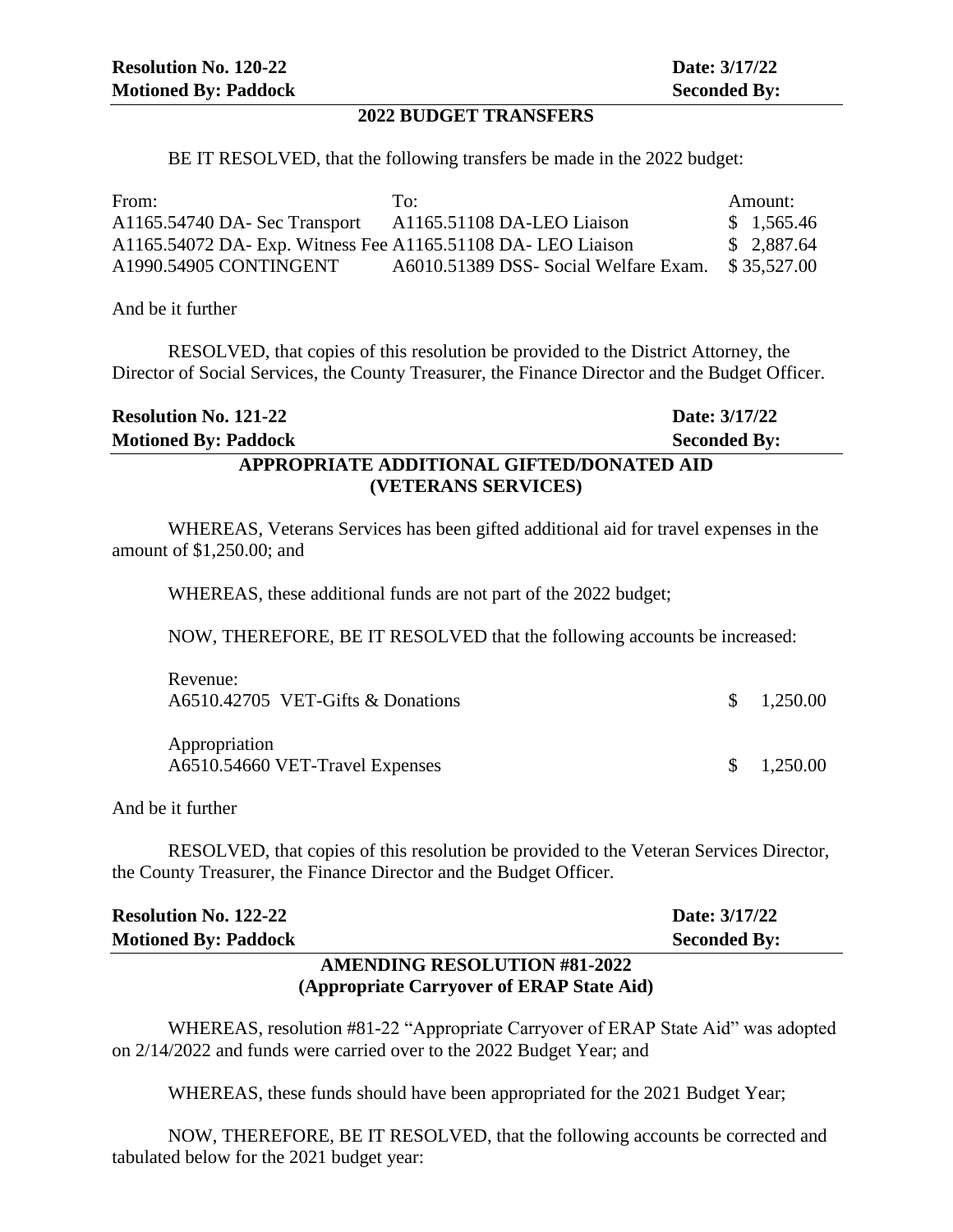| Revenue:                             |
|--------------------------------------|
| A6010.44610 SS- Social Service Admin |

Appropriation: A6010.54027 SS- Miscellaneous \$ 5,134.00

And be it further

RESOLVED, that resolution #81-22 be rescinded; and it be further

RESOLVED, that copies of the rescinded resolution be provided to the Commissioner of Social Services, the County Treasurer, Director of Finance and the Budget Officer.

## **Resolution No. 123-22 Date: 3/17/22 Motioned By: Paddock Seconded By: AUTHORIZE CHAIRWOMAN TO SIGN CONTRACT WITH DOUBLE M FENCE**

WHEREAS, a wildlife fence was damaged during the flooding that occurred in August 2021at the Penn Yan – Yates County Airport; and

WHEREAS, it is necessary to repair the damaged fencing to prevent wildlife from entering airport property; and

WHEREAS, Yates County Airport Council working with Passero Associates and Yates County Highway have determined an alternate location that will mitigate future damage due to flooding; and

WHEREAS, firms capable of providing the fence repair have been contacted and have returned quotes as follows:

| The Grounds Guys     | \$21,350.00            |
|----------------------|------------------------|
| Double M Fence       | \$11,000.00            |
| NY Fence             | No quote received.     |
| <b>Ballard Fence</b> | No quote received      |
| Reale Fence          | No quote received; and |

WHEREAS, the Airport Council has reviewed the quotes obtained and recommends that the County engage Double M Fence for the sum of \$11,000 to undertake the project as described; and

WHEREAS, the expenditure is reimbursable to the County from FEMA or through other grant funding;

NOW, THEREFORE, BE IT RESOLVED, that after review by the County Attorney, the Chairwoman of the Legislature is authorized to sign a contract between Double M Fence and Yates County for the described project at the Penn Yan – Yates County Airport in the amount of \$11,000; and be it further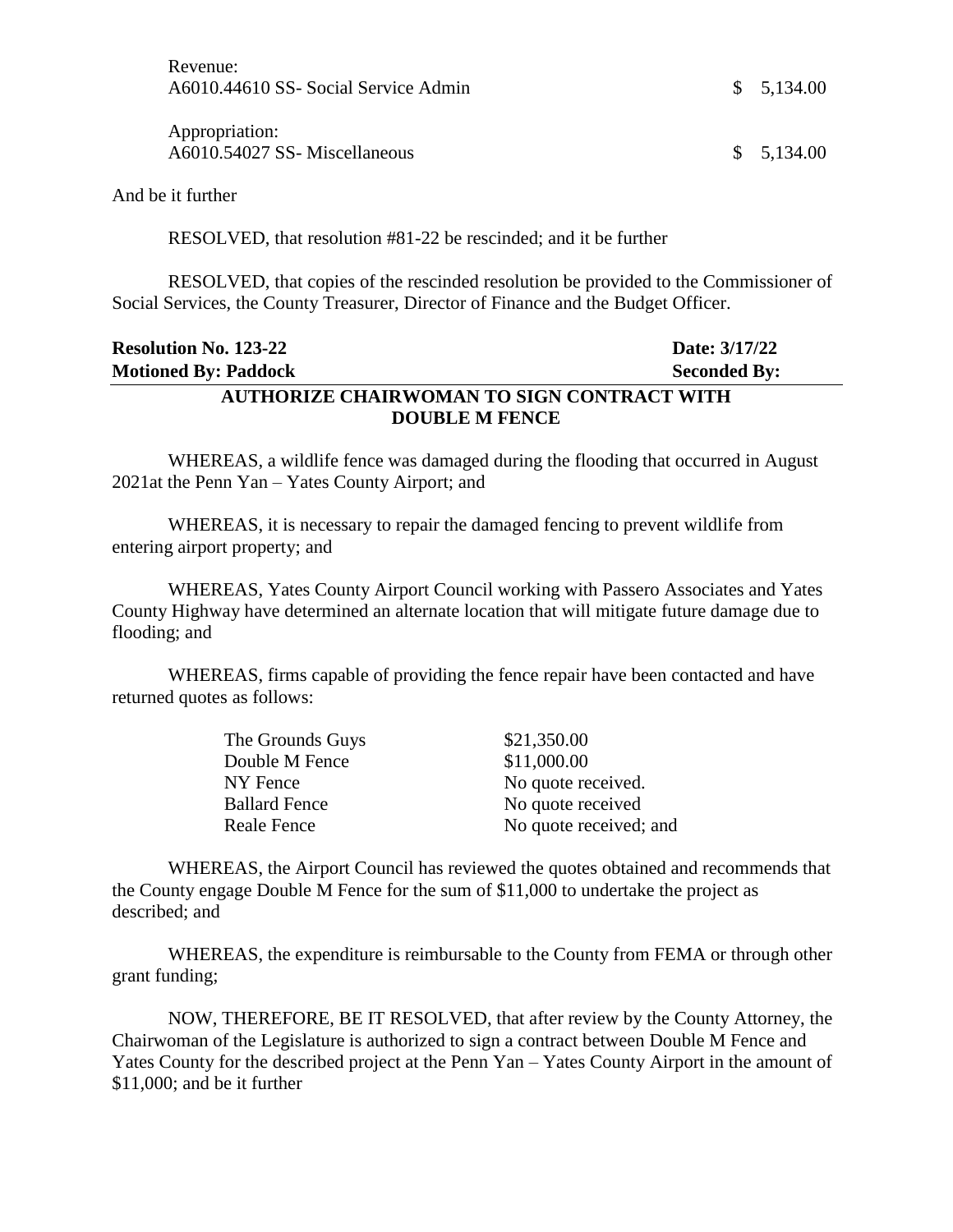RESOLVED, that copies of this resolution be provided to the Airport Council, Yates, Passero Associates, County Highway Superintendent, County Budget Officer, County Director of Finance, and the County Treasurer.

| <b>Resolution No. 124-22</b>                                   | Date: 3/17/22       |
|----------------------------------------------------------------|---------------------|
| <b>Motioned By: Paddock</b>                                    | <b>Seconded By:</b> |
| <b>AUTHORIZE CHAIRWOMAN TO EXECUTE NYSDOT AVIATION PROJECT</b> |                     |
| <b>FUNDING AGREEMENT AND RELATED DOCUMENTS</b>                 |                     |

#### **PROJECT: PURCHASE OF 2 FUEL TRUCKS FOR FUELING AIRCRAFTS 2021 AIR'99 GRANT, PROJECT IDENTIFICATION NUMBER 6906.89**

WHEREAS, Yates County will receive a grant from the New York State Department of Transportation (NYSDOT) for financial assistance for the Project Acquiring 2 Fuel Trucks as referenced above at the Penn Yan-Yates County Airport; and

WHEREAS, the Grant amount is \$373,500, Local Share amount is \$41,500, and total Project Cost is \$415,000;

NOW, THEREFORE, BE IT RESOLVED, that the Chairwoman of the Legislature is hereby authorized to execute the NYSDOT Aviation Project Funding Agreement and any other necessary documents in connection with the advancement or approval of the aforementioned project at Penn Yan-Yates County Airport; and be it further

RESOLVED, that the Chairwoman of the Legislature is hereby authorized to accept the Grant Agreement from NYSDOT; and be it further

RESOLVED, that copies of this resolution be given to the Treasurer, Director of Finance, Budget Officer, and the Penn Yan-Yates County Airport; and be it further

RESOLVED, that a Certified copy of this Resolution be filed with the New York State Commissioner of Transportation by attaching it to any necessary Agreement in connection with the Project; and be it further

RESOLVED, that this Resolution shall take effect immediately.

| <b>Resolution No. 125-22</b>                                     | Date: 3/17/22       |  |
|------------------------------------------------------------------|---------------------|--|
| <b>Motioned By: Paddock</b>                                      | <b>Seconded By:</b> |  |
| <b>AUTHORIZE CHAIR TO ENTER INTO A CONTRACT AMENDMENT WITH</b>   |                     |  |
| LONGS' CARDS AND BOOKS, INC. CONCERNING THE PROVISION OF GENERAL |                     |  |
| <b>OFFICE SUPPLIES</b>                                           |                     |  |

WHEREAS, the County of Yates (hereinafter referred to as the "County") and Longs' Cards and Books, Inc. (hereinafter referred to as "Longs") entered into a contract, by way of bid process, having an effective date of January 1, 2019, for Longs' provision of general office supplies to the County (said contract hereinafter referred to as the "Contract"); and

WHEREAS, the term of the Contract was initially for the one-year term commencing January 1, 2019 through December 31, 2019, the Contract also allows for extensions for up to four (4) additional one-year periods; and